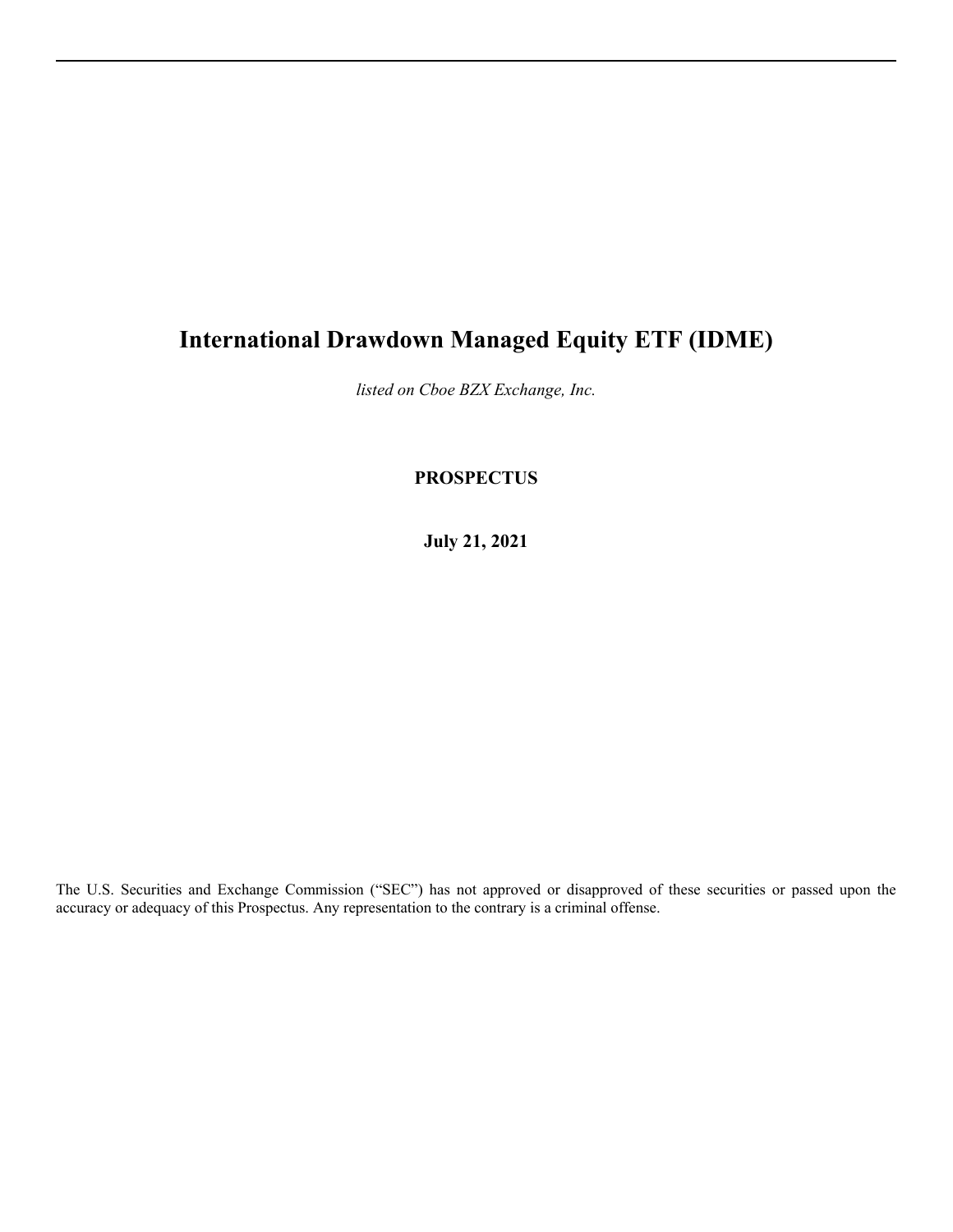# **International Drawdown Managed Equity ETF**

# **TABLE OF CONTENTS**

|                     | 3  |
|---------------------|----|
|                     | 9  |
|                     | 13 |
|                     | 13 |
|                     | 13 |
| Portfolio Managers. | 13 |
|                     | 14 |
|                     | 14 |
|                     | 14 |
|                     | 15 |
| Fair Value Pricing. | 15 |
|                     | 15 |
|                     | 15 |
|                     | 15 |
| Distribution.       | 17 |
|                     | 17 |
|                     | 18 |
|                     |    |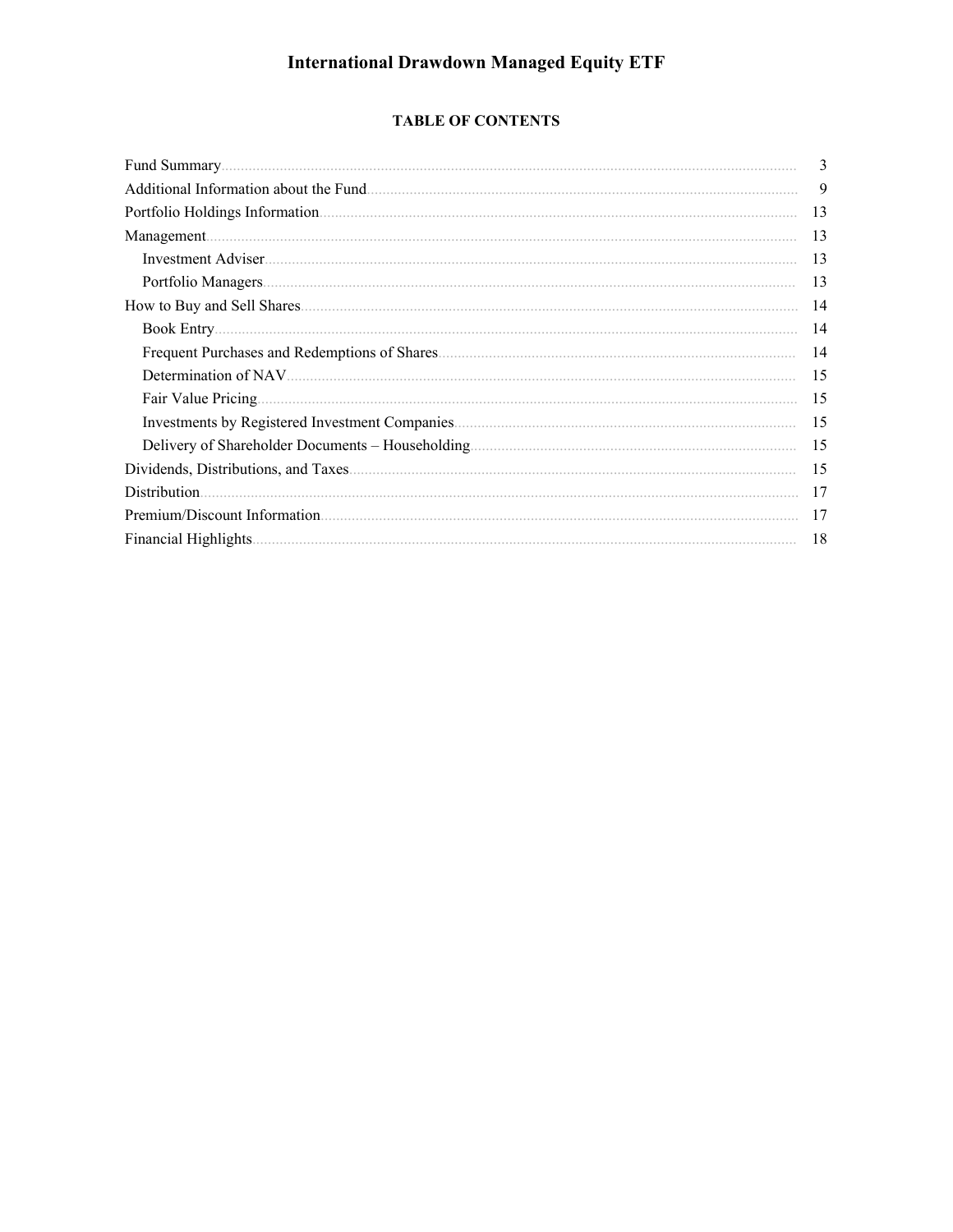#### <span id="page-2-0"></span>**FUND SUMMARY**

#### **Investment Objective**

The International Drawdown Managed Equity ETF (the "Fund") seeks capital appreciation with downside protection.

#### **Fees and Expenses of the Fund**

The following table describes the fees and expenses you may pay if you buy, hold, and sell shares of the Fund ("Shares"). **You may pay other fees, such as brokerage commissions and other fees to financial intermediaries, which are not reflected in the table and Example below.**

| <b>Annual Fund Operating Expenses</b><br>(expenses that you pay each year as a percentage of the value of your investment) |          |
|----------------------------------------------------------------------------------------------------------------------------|----------|
| Management Fees                                                                                                            | $0.59\%$ |
| Distribution and/or Service (12b-1) Fees                                                                                   | $0.00\%$ |
| Other Expenses <sup>1</sup>                                                                                                | $0.00\%$ |
| Acquired Fund Fees and Expenses <sup>1</sup>                                                                               | $0.06\%$ |
| <b>Total Annual Fund Operating Expenses</b>                                                                                | $0.65\%$ |

<sup>1</sup> Estimated for the current fiscal year.

#### **Expense Example**

This Example is intended to help you compare the cost of investing in the Fund with the cost of investing in other funds. The Example assumes that you invest \$10,000 in the Fund for the time periods indicated and then redeem all of your Shares at the end of those periods. The Example also assumes that your investment has a 5% return each year and that the Fund's operating expenses remain the same. Although your actual costs may be higher or lower, based on these assumptions your costs would be:

| 1 Year | 3 Years |
|--------|---------|
| \$66   | \$208   |

### **Portfolio Turnover**

The Fund pays transaction costs, such as commissions, when it buys and sells securities (or "turns over" its portfolio). A higher portfolio turnover rate may indicate higher transaction costs and may result in higher taxes when Shares are held in a taxable account. These costs, which are not reflected in annual fund operating expenses or in the Example, affect the Fund's performance. Because the Fund is newly organized, portfolio turnover information is not yet available.

#### **Principal Investment Strategies**

The Fund is an actively managed exchange-traded fund ("ETF") that seeks to achieve its objective principally by investing in a portfolio of other ETFs that invest in equity securities of non-U.S. (international) companies in developed and emerging markets throughout the world, while purchasing and/or writing (selling) exchange-listed call or put options on one or more broad-based indexes or ETFs that track the performance of equity markets outside of the United States to (i) limit downside ("drawdown") risk, (ii) create additional equity exposure, and/or (iii) generate premiums from writing call options on the Fund's equity investments.

The Fund may also invest in depositary receipts representing individual equity securities of non-U.S. companies of any size, although such depositary receipts will generally comprise less than 20% of the Fund's net assets. The Fund may also purchase and sell options on such depositary receipts.

#### *Equity Strategy*

Under normal circumstances, at least 80% of the Fund's net assets (plus borrowings for investment purposes) will be invested in equity securities. For purposes of such policy, the Fund considers equity securities to include common stocks, depositary receipts, options whose reference asset is an equity security, equity securities index, or equity ETF, and ETFs that, under normal circumstances, invest at least 80% of their net assets in equity securities.

Aptus Capital Advisors, LLC, the Fund's investment adviser ("Aptus" or the "Adviser"), generally expects to allocate approximately 50–90% of the Fund's exposure to developed markets and approximately 10–50% to emerging markets. The Adviser determines this allocation, as well as further allocations to particular countries or regions, based on a "yield plus growth" framework, which takes into account fundamental characteristics such as yield, growth, and valuation, along with momentum, to identify attractive markets, regions, countries, or individual securities. Typically, such investments will have either an attractive combination of yield plus growth relative to the overall market and/or strong momentum relative to the overall market.

Aptus selects the ETFs in which the Fund invests based on a variety of characteristics, including the particular geographic exposure provided by the portfolio of securities held by the ETF, the cost to invest in and trade the ETF's shares, and the size of the ETF,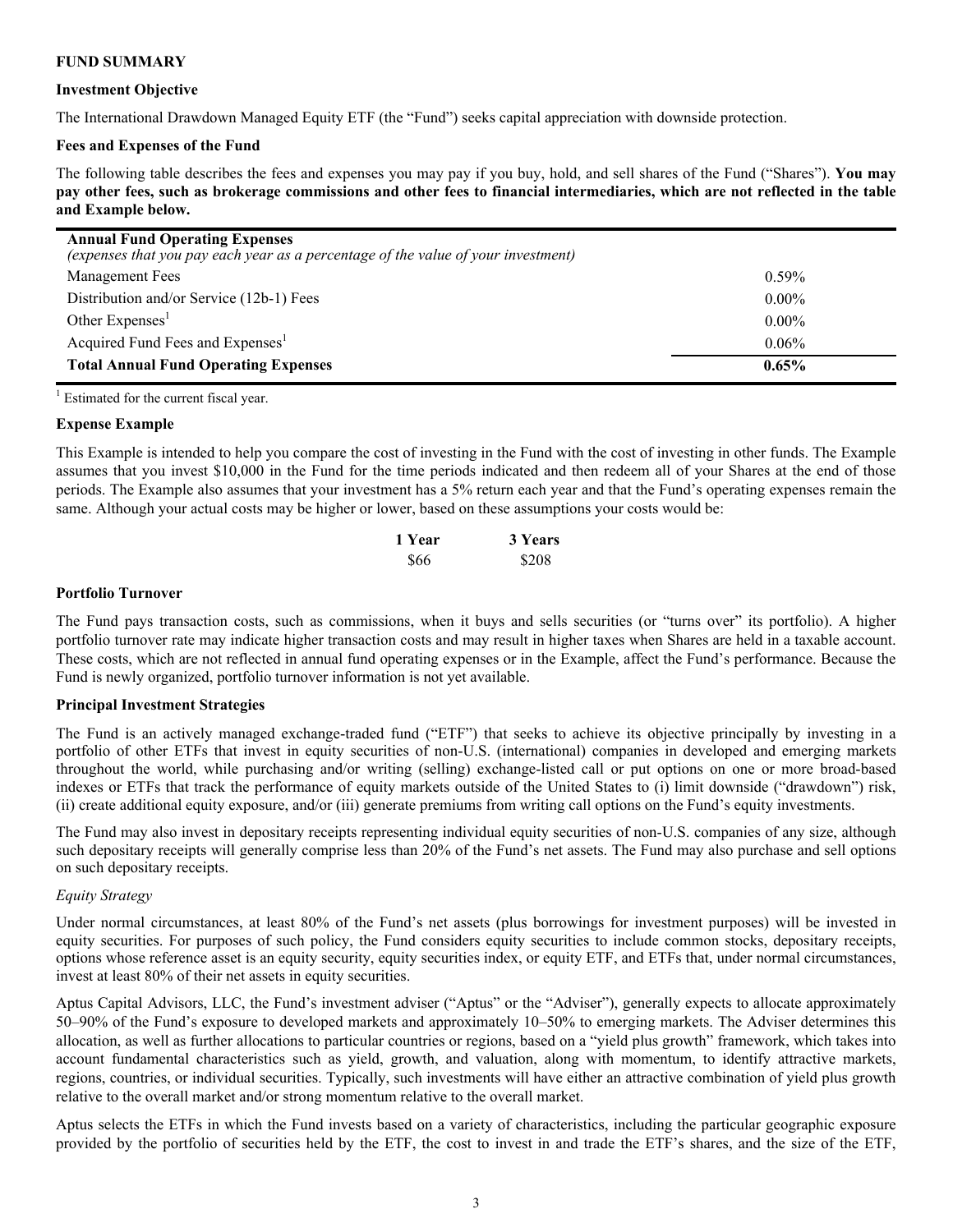among others. Aptus selects the individual depositary receipts in which the Fund invests based on a company's fundamental and momentum characteristics to try to identify attractive opportunities for growth.

# *Options Strategy*

The Adviser seeks to limit the Fund's exposure to equity market declines primarily by purchasing exchange-listed put options, or utilizing a combination of purchased and written (sold) put options (known as a "spread"), on one or more equity indexes or ETFs (each, a "reference asset") that track a portfolio of non-U.S. equity securities (together, "Equity Puts"). The reference asset for an option will generally reflect the overall equity market for emerging markets or developed markets outside the United States, the equity market of a particular region or country (other than the United States), or a particular depositary receipt held by the Fund.

A put option gives the purchaser the right to sell shares of the reference asset at a specified price ("strike price") prior to a specified date ("expiration date"). The purchaser of a put option pays a cost (premium) to purchase the put option. In the event the reference asset declines in value below the strike price and the holder exercises its put option, the holder will be entitled to receive the difference between the value of the reference asset and the strike price (which gain is offset by the premium originally paid by the holder). In the event the reference asset closes above the strike price as of the expiration date, the put option may end up worthless to the holder, but the holder's loss is limited to the amount of premium it paid.

The expiration date for the Fund's Equity Puts will typically be between one and six months from the time of purchase, although such periods to expiration may be shorter or longer. Additionally, the strike price for the Fund's Equity Puts will typically be within 10% of the price of the reference asset at the time of purchase ("near-the-money"), although the Adviser may utilize strike prices that are outof-the-money (also known as a "tail hedge"). The Adviser will actively manage the Fund's Equity Puts as markets move or events occur by rolling forward expiration dates or increasing or decreasing the Fund's investment in Equity Puts.

In addition to purchasing Equity Puts, the Adviser may write (sell) Equity Puts. A written (sold) put option obligates the seller to buy shares of the reference asset from the holder at a strike price until the expiration date. The writer (seller) of the put option receives an amount (premium) for writing (selling) the option. In the event the reference asset declines in value below the strike price and the holder exercises the put option, the writer (seller) of the put option will have to pay the difference between the strike price and the value of the reference asset or deliver the reference asset (which loss is offset by the premium initially received) In the event the reference asset appreciates in value, the put option may end up worthless to the holder and the writer (seller) of the put option retains the premium. The Adviser generally expects to invest less than 5% of the Fund's net assets in Equity Puts at the time of investment.

The Adviser may also purchase call options or utilize call option spreads on the Cboe Volatility Index® (the "VIX Index"). The VIX Index reflects a calculation designed to produce a measure of constant, 30-day expected volatility of the U.S. stock market, derived from real-time prices of S&P 500® Index call and put options. A call option gives the purchaser the right to purchase shares of the reference asset at a specified strike price prior to a specified expiration date. The purchaser pays a cost (premium) to purchase the call option. In the event the reference asset appreciates in value, the value of the call option will generally increase, and in the event the reference asset declines in value, the call option may end up worthless to the holder and the premium may be lost. If the Fund utilizes a call option spread on the VIX Index, the Fund will purchase and write call options on the VIX Index. In the event the reference asset appreciates in value above the strike price and the holder exercises the call option, the writer (seller) of the call option will have to pay the difference between the strike price and the value of the reference asset or deliver the reference asset (which loss is offset by the premium initially received). In the event the reference asset declines in value, the call option may end up worthless to the holder and the writer (seller) of the call option retains the premium.The Adviser generally expects to invest less than 1% of the Fund's net assets in VIX Index call options at the time of investment.

In addition, the Adviser may purchase call options on one or more equity indexes or ETFs or on a particular depositary receipt held by the Fund to opportunistically add additional exposure to such securities. The Adviser may also write (sell) call options on up to 100% of the equity securities owned by the Fund to generate additional income for the Fund in the form of premiums.

The Fund is considered to be non-diversified, which means that it may invest more of its assets in the securities of a single issuer or a smaller number of issuers than if it were a diversified fund. Additionally, the Adviser may actively and frequently purchase and sell securities for the Fund.

# **Principal Investment Risks**

The principal risks of investing in the Fund are summarized below. The principal risks are presented in alphabetical order to facilitate finding particular risks and comparing them with other funds. Each risk summarized below is considered a "principal risk" of investing in the Fund, regardless of the order in which it appears. As with any investment, there is a risk that you could lose all or a portion of your investment in the Fund. Some or all of these risks may adversely affect the Fund's net asset value per share ("NAV"), trading price, yield, total return and/or ability to meet its objectives. For more information about the risks of investing in the Fund, see the section in the Fund's Prospectus titled "Additional Information About the Fund."

**• Capital Controls and Sanctions Risk.** Economic conditions, such as volatile currency exchange rates and interest rates, political events, military action and other conditions may, without prior warning, lead to foreign government intervention (including intervention by the U.S. government with respect to foreign governments, economic sectors, foreign companies and related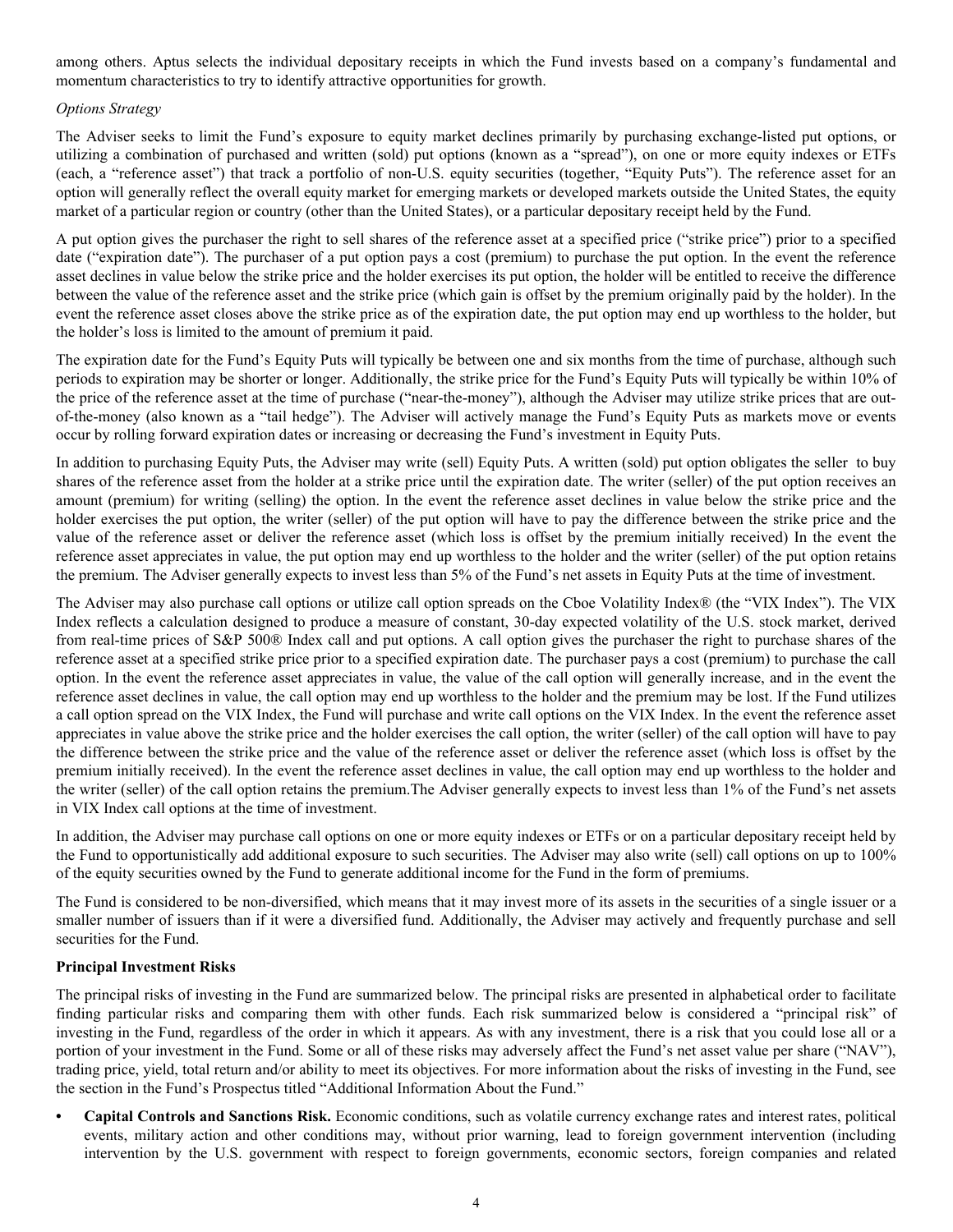securities and interests) and the imposition of capital controls and/or sanctions, which may also include retaliatory actions of one government against another government, such as seizure of assets. Capital controls and/or sanctions include the prohibition of, or restrictions on, the ability to transfer currency, securities or other assets. Capital controls and/or sanctions may also impact the ability of the Fund to buy, sell or otherwise transfer securities or currency, negatively impact the value and/or liquidity of such instruments, adversely affect the trading market and price for Shares, and cause the Fund to decline in value.

- **• Currency Exchange Rate Risk**. The Fund invests primarily in other ETFs that have exposure to securities denominated in non-U.S. currencies or in securities that provide exposure to such currencies. Changes in currency exchange rates and the relative value of non-U.S. currencies will affect the value of the Fund's investment and the value of your Shares. Currency exchange rates can be very volatile and can change quickly and unpredictably. As a result, the value of an investment in the Fund may change quickly and without warning and you may lose money.
- **Depositary Receipt Risk.** Depositary Receipts involve risks similar to those associated with investments in foreign securities, such as changes in political or economic conditions of other countries and changes in the exchange rates of foreign currencies. Depositary Receipts listed on U.S. exchanges are issued by banks or trust companies and entitle the holder to all dividends and capital gains that are paid out on the underlying foreign shares ("Underlying Shares"). When the Fund invests in Depositary Receipts as a substitute for an investment directly in the Underlying Shares, the Fund is exposed to the risk that the Depositary Receipts may not provide a return that corresponds precisely with that of the Underlying Shares.
- **Derivative Securities Risk.** The Fund invests in options that derive their performance from the performance of an underlying reference asset. Derivatives, such as the options in which the Fund invests, can be volatile and involve various types and degrees of risks, depending upon the characteristics of a particular derivative. Derivatives may entail investment exposures that are greater than their cost would suggest, meaning that a small investment in a derivative could have a substantial impact on the performance of the Fund. The Fund could experience a loss if its derivatives do not perform as anticipated, the derivatives are not correlated with the performance of their reference asset, or if the Fund is unable to purchase or liquidate a position because of an illiquid secondary market. The market for many derivatives is, or suddenly can become, illiquid. Changes in liquidity may result in significant, rapid, and unpredictable changes in the prices for derivatives.
- *•* **Emerging Markets Risk.** Investments in securities and instruments traded in developing or emerging markets, or that provide exposure to such securities or markets, can involve additional risks relating to political, economic, or regulatory conditions not associated with investments in U.S. securities and instruments or investments in more developed international markets. Such conditions may impact the ability of the Fund to buy, sell or otherwise transfer securities, adversely affect the trading market and price for Shares and cause the Fund to decline in value. Less information may be available about companies in emerging markets than in developed markets because such emerging markets companies may not be subject to accounting, auditing, and financial reporting standards or to other regulatory practices required by U.S. companies. Additionally, limitations on the availability of financial and business information about companies in emerging markets may affect the Index Provider's ability to accurately determine the companies that meet the Index's criteria.
	- **Equity Market Risk.** The equity securities held in the Fund's portfolio may experience sudden, unpredictable drops in value or long periods of decline in value. This may occur because of factors that affect securities markets generally or factors affecting specific issuers, industries, or sectors in which the Fund invests. Common stocks are generally exposed to greater risk than other types of securities, such as preferred stock and debt obligations, because common stockholders generally have inferior rights to receive payment from issuers. In addition, local, regional or global events such as war, acts of terrorism, spread of infectious diseases or other public health issues, recessions, or other events could have a significant negative impact on the Fund and its investments. For example, the global pandemic caused by COVID-19, a novel coronavirus, and the aggressive responses taken by many governments, including closing borders, restricting international and domestic travel, and the imposition of prolonged quarantines or similar restrictions, has had negative impacts, and in many cases severe impacts, on markets worldwide. The COVID-19 pandemic has caused prolonged disruptions to the normal business operations of companies around the world and the impact of such disruptions is hard to predict. Such events may affect certain geographic regions, countries, sectors and industries more significantly than others. Such events could adversely affect the prices and liquidity of the Fund's portfolio securities or other instruments and could result in disruptions in the trading markets.
	- **ETF Risks.** The Fund is an ETF, and, as a result of an ETF's structure, it is exposed to the following risks:
	- *Authorized Participants, Market Makers, and Liquidity Providers Concentration Risk.* The Fund has a limited number of financial institutions that may act as Authorized Participants ("APs"). In addition, there may be a limited number of market makers and/or liquidity providers in the marketplace. To the extent either of the following events occur, Shares may trade at a material discount to NAV and possibly face delisting: (i) APs exit the business or otherwise become unable to process creation and/or redemption orders and no other APs step forward to perform these services, or (ii) market makers and/or liquidity providers exit the business or significantly reduce their business activities and no other entities step forward to perform their functions.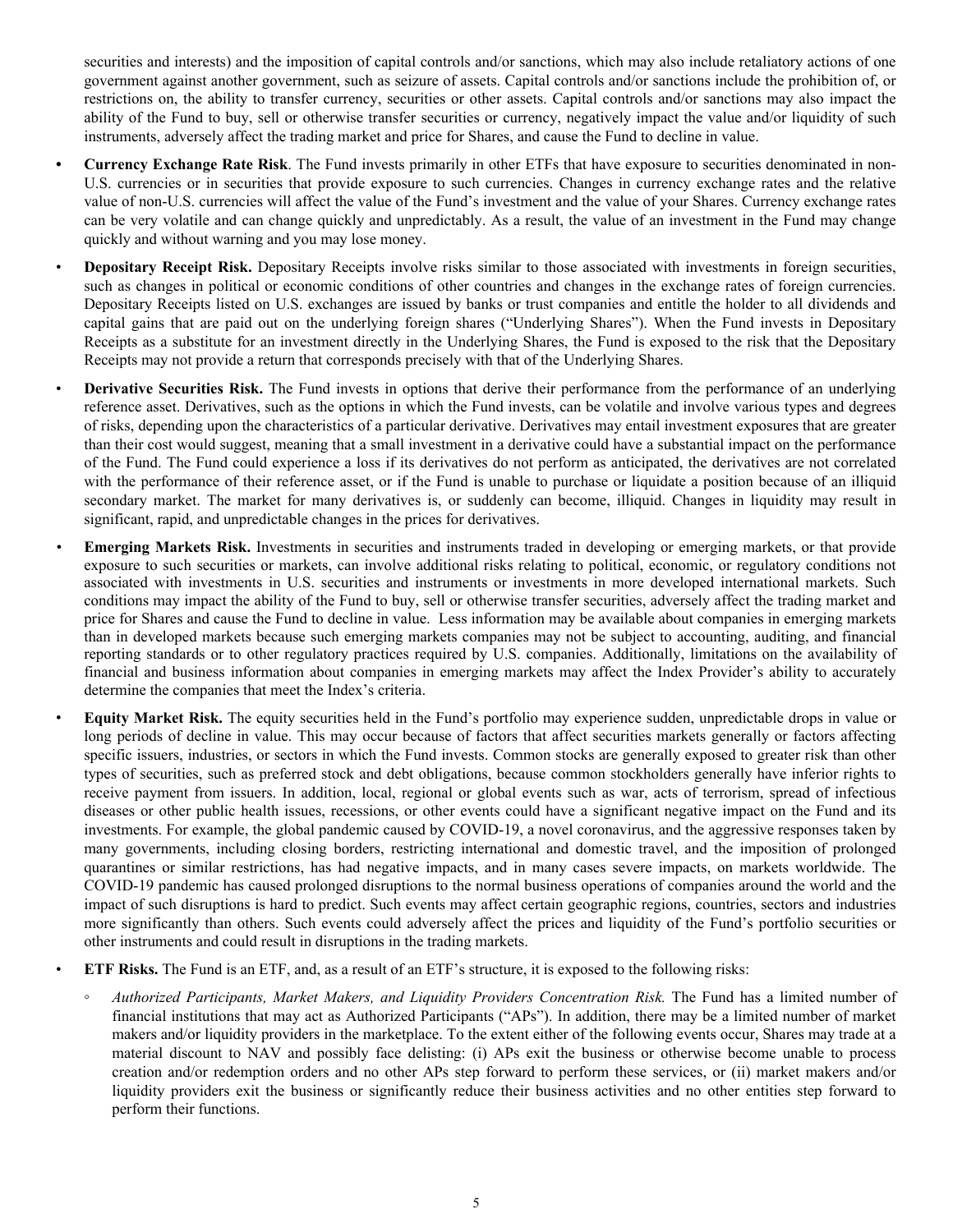- *Costs of Buying or Selling Shares.* Due to the costs of buying or selling Shares, including brokerage commissions imposed by brokers and bid-ask spreads, frequent trading of Shares may significantly reduce investment results and an investment in Shares may not be advisable for investors who anticipate regularly making small investments.
- *Shares May Trade at Prices Other Than NAV.* As with all ETFs, Shares may be bought and sold in the secondary market at market prices. Although it is expected that the market price of Shares will approximate the Fund's NAV, there may be times when the market price of Shares is more than the NAV intra-day (premium) or less than the NAV intra-day (discount) due to supply and demand of Shares or during periods of market volatility. This risk is heightened in times of market volatility, periods of steep market declines, and periods when there is limited trading activity for Shares in the secondary market, in which case such premiums or discounts may be significant. Because the Fund's investments have exposure to securities that may trade on foreign exchanges that are closed when the Fund's primary listing exchange is open, there are likely to be deviations between the current price of a security and the security's last quoted price from the closed foreign market. This may result in premiums and discounts that are greater than those experienced by domestic ETFs.
- *Trading*. Although Shares are listed for trading on Cboe BZX Exchange, Inc. (the "Exchange") and may be traded on U.S. exchanges other than the Exchange, there can be no assurance that Shares will trade with any volume, or at all, on any stock exchange. In stressed market conditions, the liquidity of Shares may begin to mirror the liquidity of the Fund's underlying portfolio holdings, which can be significantly less liquid than Shares, and this could lead to differences between the market price of the Shares and the underlying value of those Shares.
- **Foreign Securities Risk**. Investments in non-U.S. securities involve certain risks that may not be present with investments in U.S. securities. For example, investments in non-U.S. securities may be subject to risk of loss due to foreign currency fluctuations or to political or economic instability. Investments in non-U.S. securities also may be subject to withholding or other taxes and may be subject to additional trading, settlement, custodial, and operational risks. These and other factors can make investments in the Fund more volatile and potentially less liquid than other types of investments. Companies in many foreign markets are not subject to the same degree of regulatory requirements, accounting standards or auditor oversight as companies in the U.S., and as a result, information about the securities in which the Fund invests may be less reliable or complete. Foreign markets often have less reliable securities valuations and greater risk associated with the custody of securities than the U.S. There may be significant obstacles to obtaining information necessary for investigations into or litigation against companies and shareholders may have limited legal remedies.
- **Geographic Investment Risk.** To the extent the Fund invests a significant portion of its assets in the securities of companies of a single country or region, it is more likely to be impacted by events or conditions affecting that country or region.
- **High Portfolio Turnover Risk.** The Fund may frequently buy and sell portfolio securities and other assets to rebalance the Fund's exposure to specific securities. Higher portfolio turnover may result in the Fund paying higher levels of transaction costs and generating greater tax liabilities for shareholders. Portfolio turnover risk may cause the Fund's performance to be less than you expect.
- **Management Risk.** The Fund is actively managed and may not meet its investment objective based on the Adviser's success or failure to implement investment strategies for the Fund.
- **Market Capitalization Risk.**
	- *Large-Capitalization Investing*. The securities of large-capitalization companies may be relatively mature compared to smaller companies and therefore subject to slower growth during times of economic expansion. Large-capitalization companies may also be unable to respond quickly to new competitive challenges, such as changes in technology and consumer tastes.
	- **◦** *Mid-Capitalization Investing).* The securities of mid-capitalization companies may be more vulnerable to adverse issuer, market, political, or economic developments than securities of large-capitalization companies, but they may also be subject to slower growth than small-capitalization companies during times of economic expansion. The securities of mid-capitalization companies generally trade in lower volumes and are subject to greater and more unpredictable price changes than large capitalization stocks or the stock market as a whole, but they may also be nimbler and more responsive to new challenges than large-capitalization companies. Some mid-capitalization companies have limited product lines, markets, financial resources, and management personnel and tend to concentrate on fewer geographical markets relative to large-capitalization companies.
	- *Small-Capitalization Investing.* The securities of small-capitalization companies may be more vulnerable to adverse issuer, market, political, or economic developments than securities of larger-capitalization companies. The securities of smallcapitalization companies generally trade in lower volumes and are subject to greater and more unpredictable price changes than larger capitalization stocks or the stock market as a whole. Some small capitalization companies have limited product lines, markets, and financial and managerial resources and tend to concentrate on fewer geographical markets relative to larger capitalization companies. There is typically less publicly available information concerning smaller-capitalization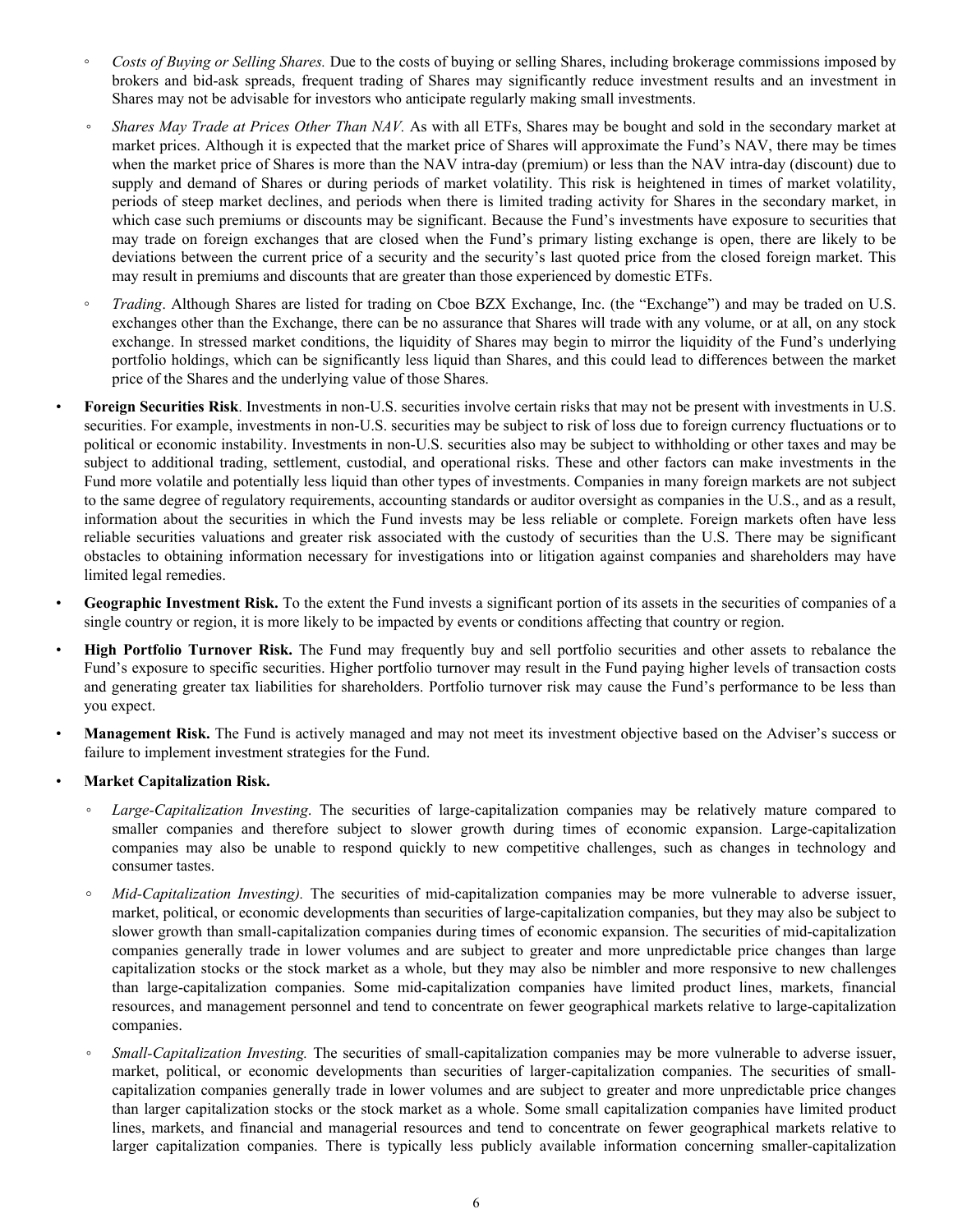companies than for larger, more established companies. Small-capitalization companies also may be particularly sensitive to changes in interest rates, government regulation, borrowing costs and earnings.

- **New Fund Risk.** The Fund is a recently organized investment company with a limited operating history. As a result, prospective investors have a limited track record or history on which to base their investment decision.
- **Non-Diversification Risk.** The Fund is considered to be non-diversified, which means that it may invest more of its assets in the securities of a single issuer or a smaller number of issuers than if it were a diversified fund. As a result, the Fund may be more exposed to the risks associated with and developments affecting an individual issuer or a smaller number of issuers than a fund that invests more widely. This may increase the Fund's volatility and cause the performance of a relatively smaller number of issuers to have a greater impact on the Fund's performance.
- **Options Risk.** Purchasing and selling (writing) options are speculative activities and entail greater than ordinary investment risks. The Fund's use of call and put options can lead to losses because of adverse movements in the price or value of the reference asset, which may be magnified by certain features of the options. Purchasing put or call options involves the payment of premiums, which may adversely affect the Fund's performance. Purchased put or call options may expire worthless resulting in the Fund's loss of the premium it paid for the option. When selling a put or call option, the Fund will receive a premium; however, this premium may not be enough to offset a loss incurred by the Fund if the price of the underlying asset is below the strike price (for a put) or above the strike price (for a call) by an amount equal to or greater than the premium. In addition, to the extent a written option that is part of an option spread strategy is exercised, the corresponding option purchased by the Fund to mitigate losses as part of an option spread strategy is not expected to offset all losses from the written option.
- **Other Investment Companies Risk.** The risks of investing in other ETFs typically reflect the risks associated with the investment strategies of the other ETFs and the types of instruments in which the other ETFs invest. By investing in another ETF, the Fund becomes a shareholder of that ETF and bears its proportionate share of the fees and expenses of the other ETF. The Fund may be subject to statutory limits with respect to the amount it can invest in other ETFs, which may adversely affect the Fund's ability to achieve its investment objective. Investments in ETFs are also subject to the "ETF Risks" described above.
- **Tail Hedge Risk.** The Fund may purchase put options designed to mitigate the Fund's exposure to significant declines in equity markets. However, there is a risk that the Fund will experience a loss as a result of engaging in such options transactions. Moreover, there can be no assurance that the tail hedge will be successful in protecting against all or any declines in the value of the Fund's portfolio because the amount of protection provided by the put options purchased by the Fund and the price of such protection will be dictated by prevailing market sentiment at the time the tail hedge is triggered. Additionally, the tail hedge will not protect against declines in the value of the Fund's portfolio where such declines are based on factors other than general stock market fluctuations.
- **Tax Risk.** The Fund expects to generate premiums from its sale of options. These premiums typically will result in short-term capital gains for federal income tax purposes. In addition, equity securities that are hedged with put options may not be eligible for long-term capital gains tax treatment. The Fund is not designed for investors seeking a tax efficient investment.

#### **Performance**

Performance information for the Fund is not included because the Fund had not yet commenced operations as of the date of this Prospectus. In the future, performance information for the Fund will be presented in this section. Updated performance information will be available on the Fund's website at www.aptusetfs.com/idme/.

#### **Management**

*Investment Adviser*

Aptus Capital Advisors, LLC serves as investment adviser to the Fund.

# *Portfolio Managers*

Each of the following individuals has been a portfolio manager of the Fund since its inception in 2021:

John D. ("JD") Gardner, Chief Investment Officer and Managing Member at the Adviser John Luke Tyner, Portfolio Manager and Equity Analyst at the Adviser David Wagner III, CFA, Portfolio Manager and Analyst at the Adviser Beckham D. Wyrick, Portfolio Manager and Chief Compliance Officer at the Adviser Brad Rapking, CFA, Portfolio Manager and Analyst at the Adviser Mark Callahan, Portfolio Manager and Head of Trading at the Adviser

#### **Purchase and Sale of Shares**

Shares are listed on the Exchange, and individual Shares may only be bought and sold in the secondary market through brokers at market prices, rather than NAV. Because Shares trade at market prices rather than NAV, Shares may trade at a price greater than NAV (premium) or less than NAV (discount).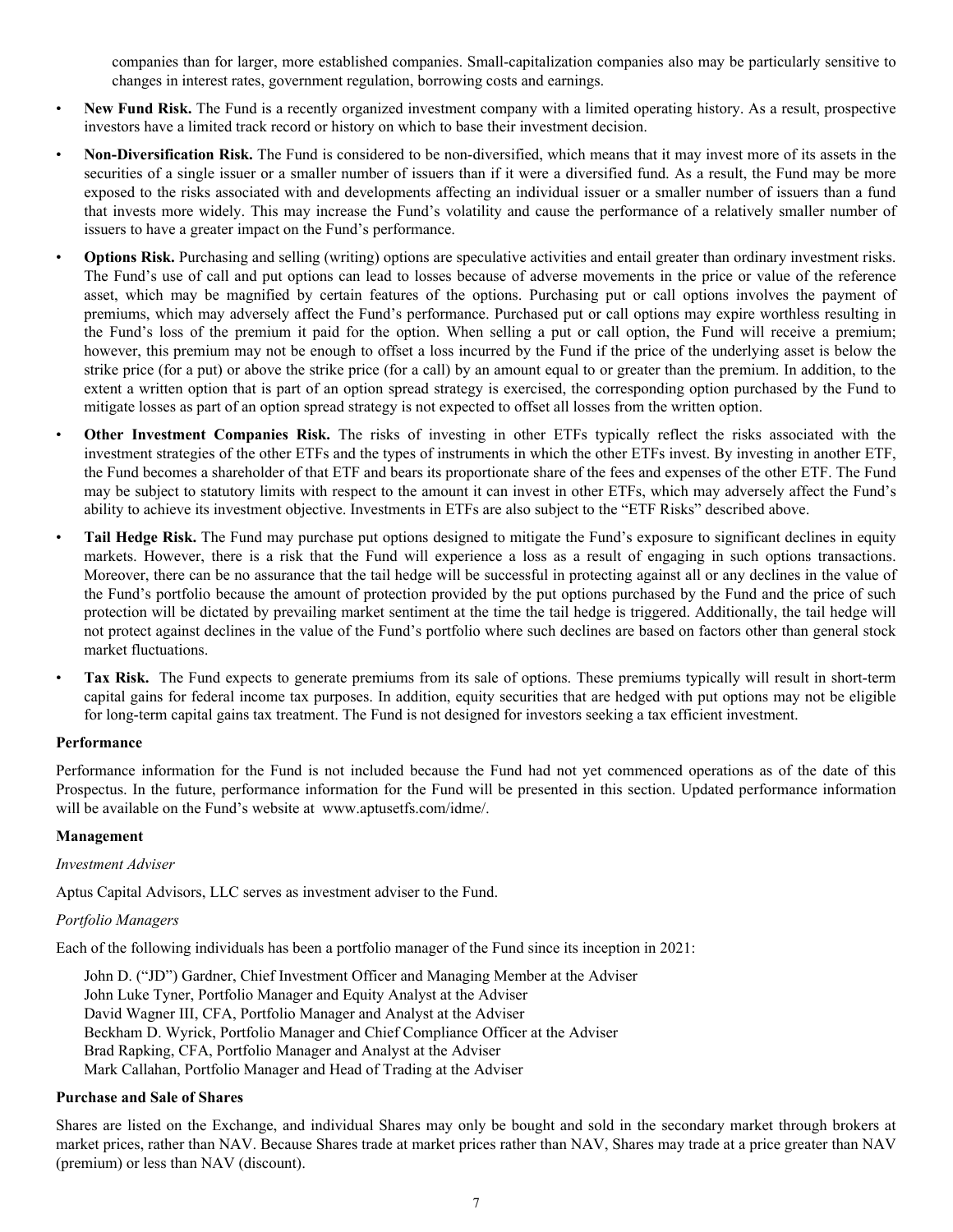The Fund issues and redeems Shares at NAV only in large blocks known as "Creation Units," which only APs (typically, brokerdealers) may purchase or redeem. The Fund generally issues and redeems Creation Units in exchange for a portfolio of securities and/ or a designated amount of U.S. cash.

Investors may incur costs attributable to the difference between the highest price a buyer is willing to pay to purchase Shares (bid) and the lowest price a seller is willing to accept for Shares (ask) when buying or selling Shares in the secondary market (the "bid-ask spread"). Recent information about the Fund, including its NAV, market price, premiums and discounts, and bid-ask spreads is available on the Fund's website at www.aptusetfs.com/idme/.

## **Tax Information**

Fund distributions are generally taxable as ordinary income, qualified dividend income, or capital gains (or a combination), unless your investment is in an individual retirement account ("IRA") or other tax-advantaged account. Distributions on investments made through tax-deferred arrangements may be taxed later upon withdrawal of assets from those accounts.

## **Financial Intermediary Compensation**

If you purchase Shares through a broker-dealer or other financial intermediary (such as a bank) (an "Intermediary"), the Adviser or its affiliates may pay Intermediaries for certain activities related to the Fund, including participation in activities that are designed to make Intermediaries more knowledgeable about exchange traded products, including the Fund, or for other activities, such as marketing, educational training or other initiatives related to the sale or promotion of Shares. These payments may create a conflict of interest by influencing the Intermediary and your salesperson to recommend the Fund over another investment. Any such arrangements do not result in increased Fund expenses. Ask your salesperson or visit the Intermediary's website for more information.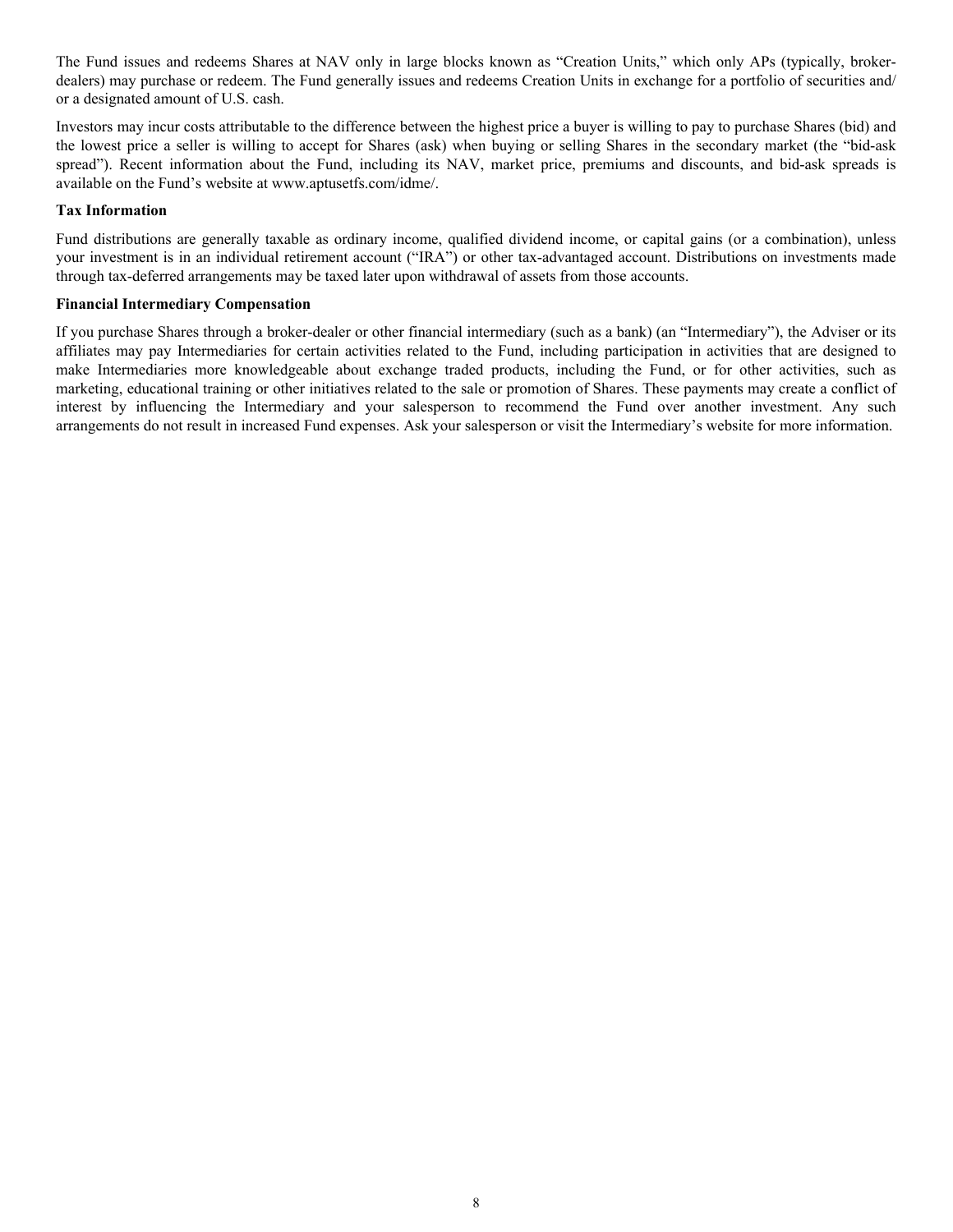#### <span id="page-8-0"></span>**ADDITIONAL INFORMATION ABOUT THE FUND**

**Additional Information about the Fund's Investment Objective.** The Fund's investment objective has been adopted as a nonfundamental investment policy and may be changed without shareholder approval upon written notice to shareholders.

**Additional Information about the Fund's Investment Strategies.** The Fund considers a country or region to be a developed or emerging market based on the classifications systems used by the ETFs in which the Fund invests.

**Temporary Defensive Positions.** To respond to adverse market, economic, political, or other conditions, the Fund may invest up to 100% of its assets in a temporary defensive manner by holding all or a substantial portion of its assets in cash, cash equivalents, or other high quality short-term investments or in other ETFs that invest in such instruments. The Adviser also may invest in these types of securities or hold cash while looking for suitable investment opportunities or to maintain liquidity. In these circumstances, the Fund may be unable to achieve its investment objective.

**Additional Information about the Fund's Principal Risks.** This section provides additional information regarding the principal risks described in the Fund Summary above. As in the Fund Summary, the principal risks below are presented in alphabetical order to facilitate finding particular risks and comparing them with other funds. Each risk described below is considered a "principal risk" of investing in the Fund, regardless of the order in which it appears. Each of the factors below could have a negative impact on the Fund's performance and trading prices.

- **• Capital Controls and Sanctions Risk.** Economic conditions, such as volatile currency exchange rates and interest rates, political events, military action and other conditions may, without prior warning, lead to foreign government intervention (including intervention by the U.S. government with respect to foreign governments, economic sectors, foreign companies and related securities and interests) and the imposition of capital controls and/or sanctions, which may also include retaliatory actions of one government against another government, such as seizure of assets. Capital controls and/or sanctions include the prohibition of, or restrictions on, the ability to transfer currency, securities or other assets. Capital controls and/or sanctions may also impact the ability of the Fund to buy, sell or otherwise transfer securities or currency, negatively impact the value and/or liquidity of such instruments, adversely affect the trading market and price for Shares, and cause the Fund to decline in value.
- **Currency Exchange Rate Risk.** Changes in currency exchange rates and the relative value of non-U.S. currencies will affect the value of the Fund's investments and the value of your Shares. Because the Fund's NAV is determined on the basis of U.S. dollars, the U.S. dollar value of your investment in the Fund may go down if the value of the local currency of the non-U.S. markets in which the Fund invests depreciates against the U.S. dollar. This is true even if the local currency value of securities in the Fund's holdings goes up. Conversely, the dollar value of your investment in the Fund may go up if the value of the local currency appreciates against the U.S. dollar. The value of the U.S. dollar measured against other currencies is influenced by a variety of factors. These factors include: national debt levels and trade deficits, changes in balances of payments and trade, domestic and foreign interest and inflation rates, global or regional political, economic or financial events, monetary policies of governments, actual or potential government intervention, and global energy prices. Political instability, the possibility of government intervention and restrictive or opaque business and investment policies may also reduce the value of a country's currency. Government monetary policies and the buying or selling of currency by a country's government may also influence exchange rates. Currency exchange rates can be very volatile and can change quickly and unpredictably. As a result, the value of an investment in the Fund may change quickly and without warning, and you may lose money.
	- *•* **Depositary Receipt Risk***.* The Fund may hold the securities of non-U.S. companies in the form of American Depositary Receipts ("ADRs"). ADRs are negotiable certificates issued by a U.S. financial institution that represent a specified number of shares in a foreign stock and trade on a U.S. national securities exchange, such as the New York Stock Exchange. Sponsored ADRs are issued with the support of the issuer of the foreign stock underlying the ADRs and carry all of the rights of common shares, including voting rights. The underlying securities of the ADRs in the Fund's portfolio are usually denominated or quoted in currencies other than the U.S. Dollar. As a result, changes in foreign currency exchange rates may affect the value of the Fund's portfolio. In addition, because the underlying securities of ADRs trade on foreign exchanges at times when the U.S. markets are not open for trading, the value of the securities underlying the ADRs may change materially at times when the U.S. markets are not open for trading, regardless of whether there is an active U.S. market for Shares.
- *•* **Derivative Securities Risk.** The Fund invests in options that derive their performance from the performance of an underlying reference asset. Derivatives, such as the options in which the Fund invests, can be volatile and involve various types and degrees of risks, depending upon the characteristics of a particular derivative. Derivatives may entail investment exposures that are greater than their cost would suggest, meaning that a small investment in a derivative could have a substantial impact on the performance of the Fund. The Fund could experience a loss if its derivatives do not perform as anticipated, the derivatives are not correlated with the performance of their reference asset, or if the Fund is unable to purchase or liquidate a position because of an illiquid secondary market. The market for many derivatives is, or suddenly can become, illiquid. Changes in liquidity may result in significant, rapid, and unpredictable changes in the prices for derivatives.
- **Emerging Markets Risk.** Investments in securities and instruments traded in developing or emerging markets, or that provide exposure to such securities or markets, can involve additional risks relating to political, economic, or regulatory conditions not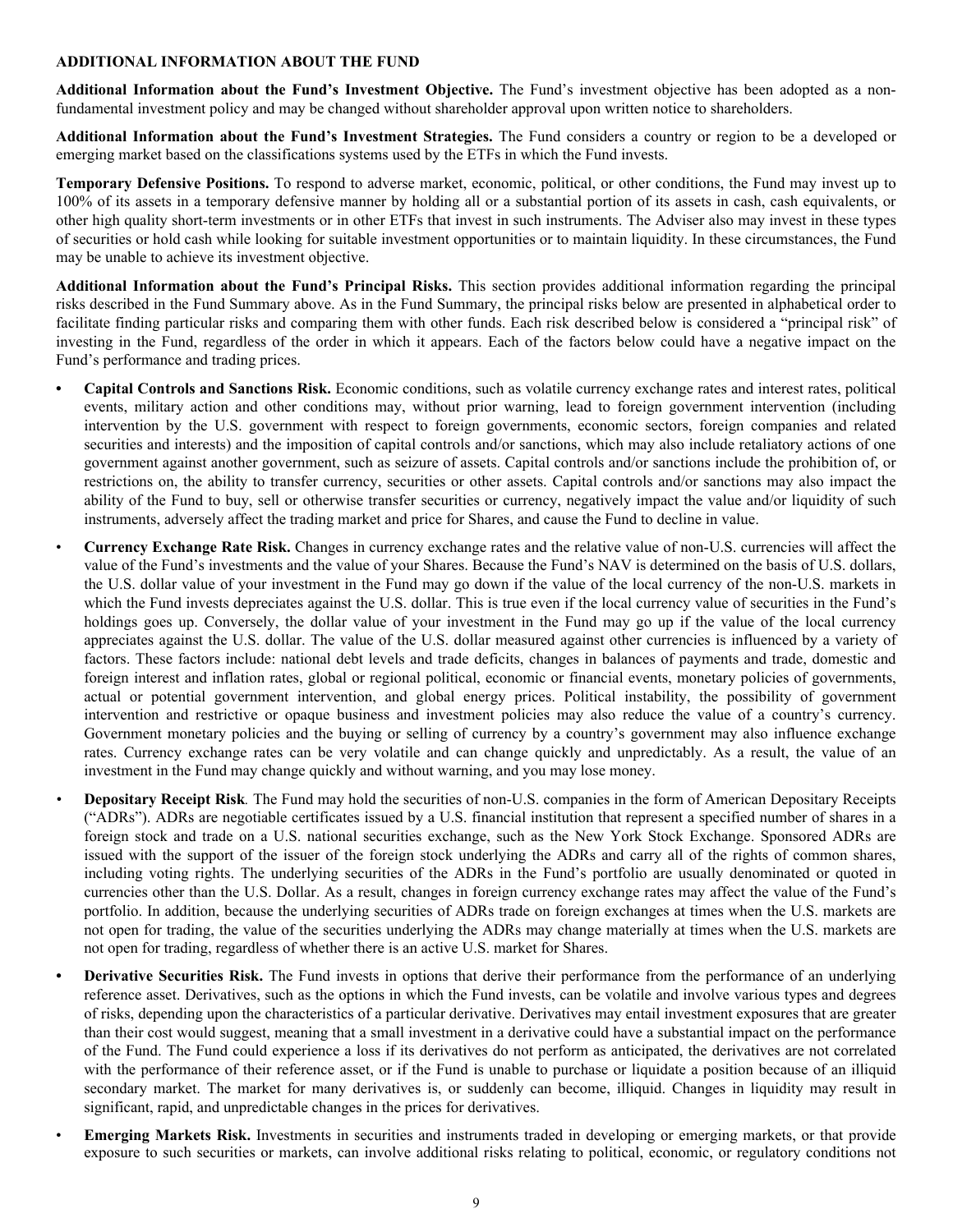associated with investments in U.S. securities and instruments. For example, developing and emerging markets may be subject to (i) greater market volatility, (ii) lower trading volume and liquidity, (iii) greater social, political and economic uncertainty, (iv) governmental controls on foreign investments and limitations on repatriation of invested capital, (v) lower disclosure, corporate governance, auditing and financial reporting standards, (vi) fewer protections of property rights, (vii) fewer investor rights and limited legal or practical remedies available to investors against emerging market companies, (viii) restrictions on the transfer of securities or currency, and (ix) settlement and trading practices that differ from those in U.S. markets. Each of these factors may impact the ability of the Fund to buy, sell or otherwise transfer securities, adversely affect the trading market and price for Shares and cause the Fund to decline in value. In addition, investors in emerging market companies may have limited rights relative to investors in U.S. companies. Investors may also have limited avenues of recourse against emerging market companies in the form of shareholder claims, such as class action lawsuits and fraud claims, which may be difficult or impossible to pursue in emerging markets as a matter of law or practicality.

- **•** *Geopolitical Risk.* Some countries and regions in which the Fund invests have experienced security concerns, war or threats of war and aggression, terrorism, economic uncertainty, natural and environmental disasters and/or systemic market dislocations that have led, and in the future may lead, to increased short-term market volatility and may have adverse longterm effects on the U.S. and world economies and markets generally. Such geopolitical and other events may also disrupt securities markets and, during such market disruptions, the Fund's exposure to the other risks described herein will likely increase. Each of the foregoing may negatively impact the Fund's investments.
- **Equity Market Risk.** Common stocks are susceptible to general stock market fluctuations and to volatile increases and decreases in value as market confidence in and perceptions of their issuers change. These investor perceptions are based on various and unpredictable factors including: expectations regarding government, economic, monetary and fiscal policies; inflation and interest rates; economic expansion or contraction; and global or regional political, economic, public health, and banking crises. If you held common stock, or common stock equivalents, of any given issuer, you would generally be exposed to greater risk than if you held preferred stocks and debt obligations of the issuer because common stockholders, or holders of equivalent interests, generally have inferior rights to receive payments from issuers in comparison with the rights of preferred stockholders, bondholders, and other creditors of such issuers.

Beginning in the first quarter of 2020, financial markets in the United States and around the world experienced extreme and in many cases unprecedented volatility and severe losses due to the global pandemic caused by COVID-19, a novel coronavirus. The pandemic has resulted in a wide range of social and economic disruptions, including closed borders, voluntary or compelled quarantines of large populations, stressed healthcare systems, reduced or prohibited domestic or international travel, supply chain disruptions, and so-called "stay-at-home" orders throughout much of the United States and many other countries. The fall-out from these disruptions has included the rapid closure of businesses deemed "non-essential" by federal, state, or local governments and rapidly increasing unemployment, as well as greatly reduced liquidity for certain instruments at times. Some sectors of the economy and individual issuers have experienced particularly large losses. Such disruptions may continue for an extended period of time or reoccur in the future to a similar or greater extent. In response, the U.S. government and the Federal Reserve have taken extraordinary actions to support the domestic economy and financial markets, resulting in very low interest rates and in some cases negative yields. It is unknown how long circumstances related to the pandemic will persist, whether they will reoccur in the future, whether efforts to support the economy and financial markets will be successful, and what additional implications may follow from the pandemic. The impact of these events and other epidemics or pandemics in the future could adversely affect Fund performance.

**• ETF Risks.** The Fund is an ETF, and, as a result of an ETF's structure, it is exposed to the following risks:

- *APs, Market Makers, and Liquidity Providers Concentration Risk.* The Fund has a limited number of financial institutions that may act as APs. In addition, there may be a limited number of market makers and/or liquidity providers in the marketplace. To the extent either of the following events occur, Shares may trade at a material discount to NAV and possibly face delisting: (i) APs exit the business or otherwise become unable to process creation and/or redemption orders and no other APs step forward to perform these services, or (ii) market makers and/or liquidity providers exit the business or significantly reduce their business activities and no other entities step forward to perform their functions.
- *Costs of Buying or Selling Shares.* Investors buying or selling Shares in the secondary market will pay brokerage commissions or other charges imposed by brokers, as determined by that broker. Brokerage commissions are often a fixed amount and may be a significant proportional cost for investors seeking to buy or sell relatively small amounts of Shares. In addition, secondary market investors will also incur the cost of the difference between the price at which an investor is willing to buy Shares (the "bid" price) and the price at which an investor is willing to sell Shares (the "ask" price). This difference in bid and ask prices is often referred to as the "spread" or "bid-ask spread." The bid-ask spread varies over time for Shares based on trading volume and market liquidity, and the spread is generally lower if Shares have more trading volume and market liquidity and higher if Shares have little trading volume and market liquidity. Further, a relatively small investor base in the Fund, asset swings in the Fund, and/or increased market volatility may cause increased bid-ask spreads. Due to the costs of buying or selling Shares, including bid-ask spreads, frequent trading of Shares may significantly reduce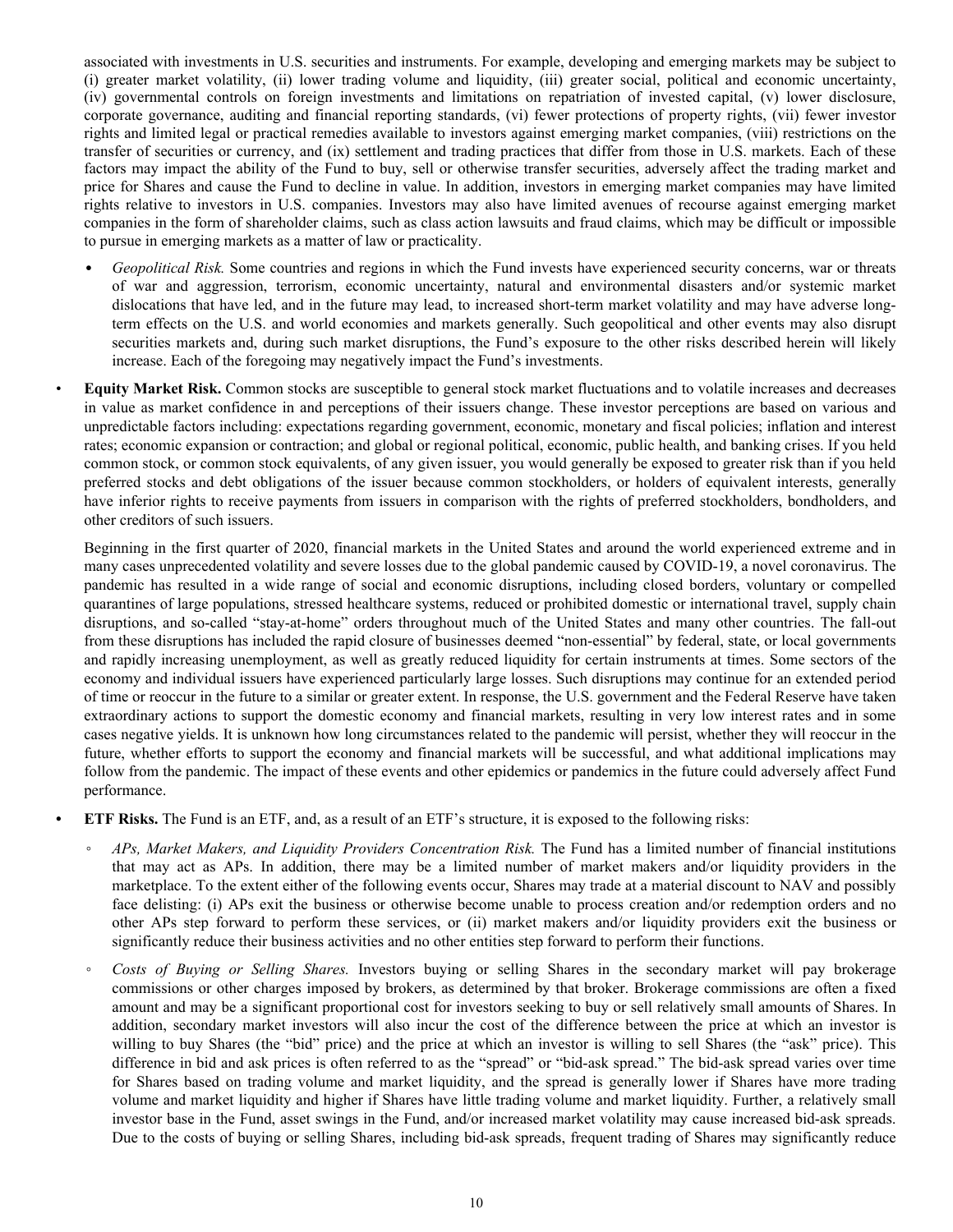investment results and an investment in Shares may not be advisable for investors who anticipate regularly making small investments.

- *Shares May Trade at Prices Other Than NAV.* As with all ETFs, Shares may be bought and sold in the secondary market at market prices. Although it is expected that the market price of Shares will approximate the Fund's NAV, there may be times when the market price of Shares is more than the NAV intra-day (premium) or less than the NAV intra-day (discount) due to supply and demand of Shares or during periods of market volatility. This risk is heightened in times of market volatility, periods of steep market declines, and periods when there is limited trading activity for Shares in the secondary market, in which case such premiums or discounts may be significant. Because the Fund's investments have exposure to securities that may trade on foreign exchanges that are closed when the Fund's primary listing exchange is open, there are likely to be deviations between the current price of a security and the security's last quoted price from the closed foreign market. This may result in premiums and discounts that are greater than those experienced by domestic ETFs.
- *Trading*. Although Shares are listed for trading on the Exchange and may be listed or traded on U.S. and non-U.S. stock exchanges other than the Exchange, there can be no assurance that an active trading market for such Shares will develop or be maintained. Trading in Shares may be halted due to market conditions or for reasons that, in the view of the Exchange, make trading in Shares inadvisable. In addition, trading in Shares on the Exchange is subject to trading halts caused by extraordinary market volatility pursuant to Exchange "circuit breaker" rules, which temporarily halt trading on the Exchange when a decline in the S&P 500® Index during a single day reaches certain thresholds (*e.g.*, 7%, 13%, and 20%). Additional rules applicable to the Exchange may halt trading in Shares when extraordinary volatility causes sudden, significant swings in the market price of Shares. There can be no assurance that Shares will trade with any volume, or at all, on any stock exchange. In stressed market conditions, the liquidity of Shares may begin to mirror the liquidity of the Fund's underlying portfolio holdings, which can be significantly less liquid than Shares, and this could lead to differences between the market price of the Shares and the underlying value of those Shares.
- **Foreign Securities Risk.** Investments in non-U.S. securities involve certain risks that may not be present with investments in U.S. securities. For example, investments in non-U.S. securities may be subject to risk of loss due to foreign currency fluctuations or to political or economic instability. There may be less information publicly available about a non-U.S. issuer than a U.S. issuer. Non-U.S. issuers may be subject to different accounting, auditing, financial reporting and investor protection standards than U.S. issuers. Investments in non-U.S. securities may be subject to withholding or other taxes and may be subject to additional trading, settlement, custodial, and operational risks. With respect to certain countries, there is the possibility of government intervention and expropriation or nationalization of assets. Because legal systems differ, there is also the possibility that it will be difficult to obtain or enforce legal judgments in certain countries. Since foreign exchanges may be open on days when the Fund does not price its Shares, the value of the securities in the Fund's portfolio may change on days when shareholders will not be able to purchase or sell the Shares. Conversely, Shares may trade on days when foreign exchanges are closed. Each of these factors can make investments in the Fund more volatile and potentially less liquid than other types of investments. Foreign markets often have less reliable securities valuations and greater risk associated with the custody of securities than the U.S. There may be significant obstacles to obtaining information necessary for investigations into or litigation against companies and shareholders may have limited legal remedies.
- *•* **Geographic Investment Risk.** To the extent that the Fund invests a significant portion of its assets in the securities of companies of a single country or region, it is more likely to be impacted by events or conditions affecting that country or region. For example, political and economic conditions and changes in regulatory, tax, or economic policy in a country could significantly affect the market in that country and in surrounding or related countries and have a negative impact on the Fund's performance. Currency developments or restrictions, political and social instability, and changing economic conditions have resulted in significant market volatility.
- **High Portfolio Turnover Risk.** Because the Fund may "turn over" some or all of its put options and equity securities as frequently as monthly, the Fund may incur high levels of transaction costs from commissions or mark-ups in the bid/offer spread. Higher portfolio turnover may result in the Fund paying higher levels of transaction costs and generating greater tax liabilities for shareholders. Portfolio turnover risk may cause the Fund's performance to be less than you expect. While the turnover of the put options is not deemed "portfolio turnover" for accounting purposes, the economic impact to the Fund is similar to what could occur if the Fund experienced high portfolio turnover (*e.g.*, in excess of 100% per year).
- **Management Risk.** The Fund is actively managed and may not meet its investment objective based on the Adviser's success or failure to implement investment strategies for the Fund.
- **Market Capitalization Risk.**
	- *Large-Capitalization Investing*. The securities of large-capitalization companies may be relatively mature compared to smaller companies and therefore subject to slower growth during times of economic expansion. Large-capitalization companies may also be unable to respond quickly to new competitive challenges, such as changes in technology and consumer tastes.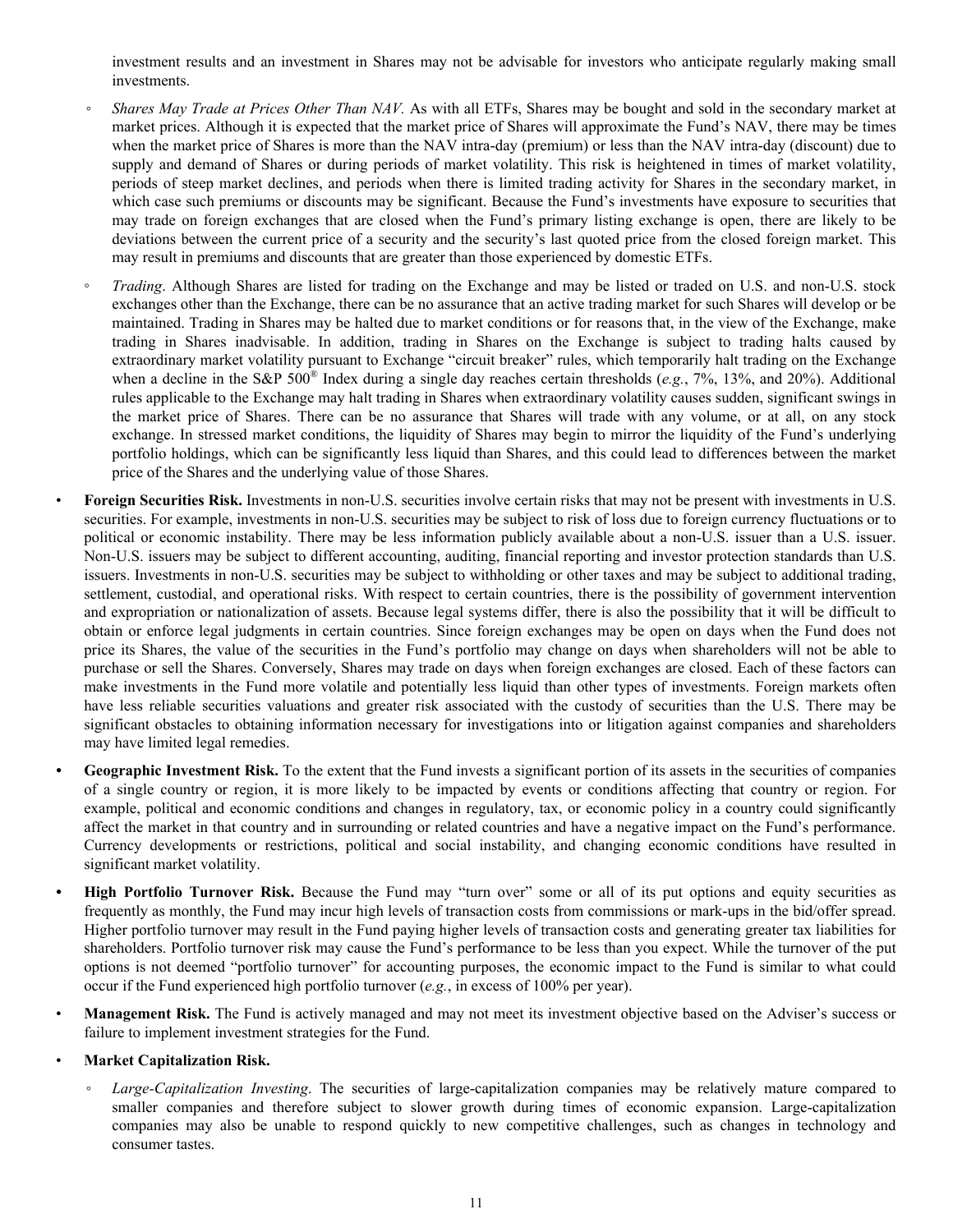- **◦** *Mid-Capitalization Investing.* The securities of mid-capitalization companies may be more vulnerable to adverse issuer, market, political, or economic developments than securities of large-capitalization companies, but they may also be subject to slower growth than small-capitalization companies during times of economic expansion. The securities of mid-capitalization companies generally trade in lower volumes and are subject to greater and more unpredictable price changes than large capitalization stocks or the stock market as a whole, but they may also be nimbler and more responsive to new challenges than large-capitalization companies. Some mid-capitalization companies have limited product lines, markets, financial resources, and management personnel and tend to concentrate on fewer geographical markets relative to large-capitalization companies.
- *Small-Capitalization Investing.* The securities of small-capitalization companies may be more vulnerable to adverse issuer, market, political, or economic developments than securities of larger-capitalization companies. The securities of smallcapitalization companies generally trade in lower volumes and are subject to greater and more unpredictable price changes than larger capitalization stocks or the stock market as a whole. Some small capitalization companies have limited product lines, markets, and financial and managerial resources and tend to concentrate on fewer geographical markets relative to larger capitalization companies. There is typically less publicly available information concerning smaller-capitalization companies than for larger, more established companies. Small-capitalization companies also may be particularly sensitive to changes in interest rates, government regulation, borrowing costs and earnings.
- **New Fund Risk.** The Fund is a recently organized investment company with a limited operating history. As a result, prospective investors have a limited track record or history on which to base their investment decision.
- *•* **Non-Diversification Risk.** The Fund is considered to be non-diversified, which means that it may invest more of its assets in the securities of a single issuer or a smaller number of issuers than if it were a diversified fund. As a result, the Fund may be more exposed to the risks associated with and developments affecting an individual issuer or a smaller number of issuers than a fund that invests more widely. This may increase the Fund's volatility and cause the performance of a relatively smaller number of issuers to have a greater impact on the Fund's performance.
- **• Options Risk**. Purchasing and selling (writing) options are speculative activities and entail greater than ordinary investment risks. The Fund's use of call and put options can lead to losses because of adverse movements in the price or value of the reference asset, which may be magnified by certain features of the options. Purchasing put or call options involves the payment of premiums, which may adversely affect the Fund's performance. Purchased put or call options may expire worthless resulting in the Fund's loss of the premium it paid for the option. When selling a put or call option, the Fund will receive a premium; however, this premium may not be enough to offset a loss incurred by the Fund if the price of the underlying asset is below the strike price (for a put) or above the strike price (for a call) by an amount equal to or greater than the premium. In addition, to the extent a written option that is part of an option spread strategy is exercised, the corresponding option purchased by the Fund to mitigate losses as part of an option spread strategy is not expected to offset all losses from the written option.

The value of an option may be adversely affected if the market for the option becomes less liquid or smaller, and will be affected by changes in the value or yield of the option's reference asset, an increase in interest rates, a change in the actual or perceived volatility of the stock market or the reference asset and the remaining time to expiration. Additionally, the value of an option does not increase or decrease at the same rate as the reference asset. The Fund's use of options may reduce the Fund's profit from its other holdings and may result in a significantly greater decline in the value of the Fund than if it had invested directly in the reference asset instead of using options. If the price of the reference asset of a purchased put option remains above its strike price, the option may become worthless, and, consequently the value of the Fund may decline significantly more than if the Fund invested solely in the reference asset instead of using options or did not invest in the options at all. If the price of the reference asset of a purchased call option remains below its strike price, the option may become worthless, and, consequently the value of the Fund may decline significantly more than if the Fund invested solely in the reference asset instead of using options or did not invest in the options at all. If the price of the reference asset of a written call option rises above its strike price, the value of the option and, consequently, the Fund, may decline significantly more than if the Fund invested solely in the reference asset instead of using options. In addition, to the extent a written option that is part of an option spread strategy is exercised, the corresponding option purchased by the Fund to mitigate losses as part of an option spread strategy is not expected to offset all losses from the written option.

- **• Other Investment Companies Risk.** The Fund invests in shares of other ETFs. The risks of investing in other ETFs typically reflect the risks associated with the investment strategies of the other ETFs and the types of instruments in which the other ETFs invest. When the Fund invests in shares of another ETF, shareholders of the Fund bear indirectly their proportionate share of their fees and expenses, as well as their share of the Fund's fees and expenses. As a result, an investment by the Fund in another ETF could cause the Fund's operating expenses (taking into account indirect expenses such as the fees and expenses of the investment company) to be higher and, in turn, performance to be lower than if it were to invest directly in the instruments underlying the other ETF.
- Tail Hedge Risk. The Fund may purchase put options designed to mitigate the Fund's exposure to significant declines in equity markets. However, there is a risk that the Fund will experience a loss as a result of engaging in such options transactions.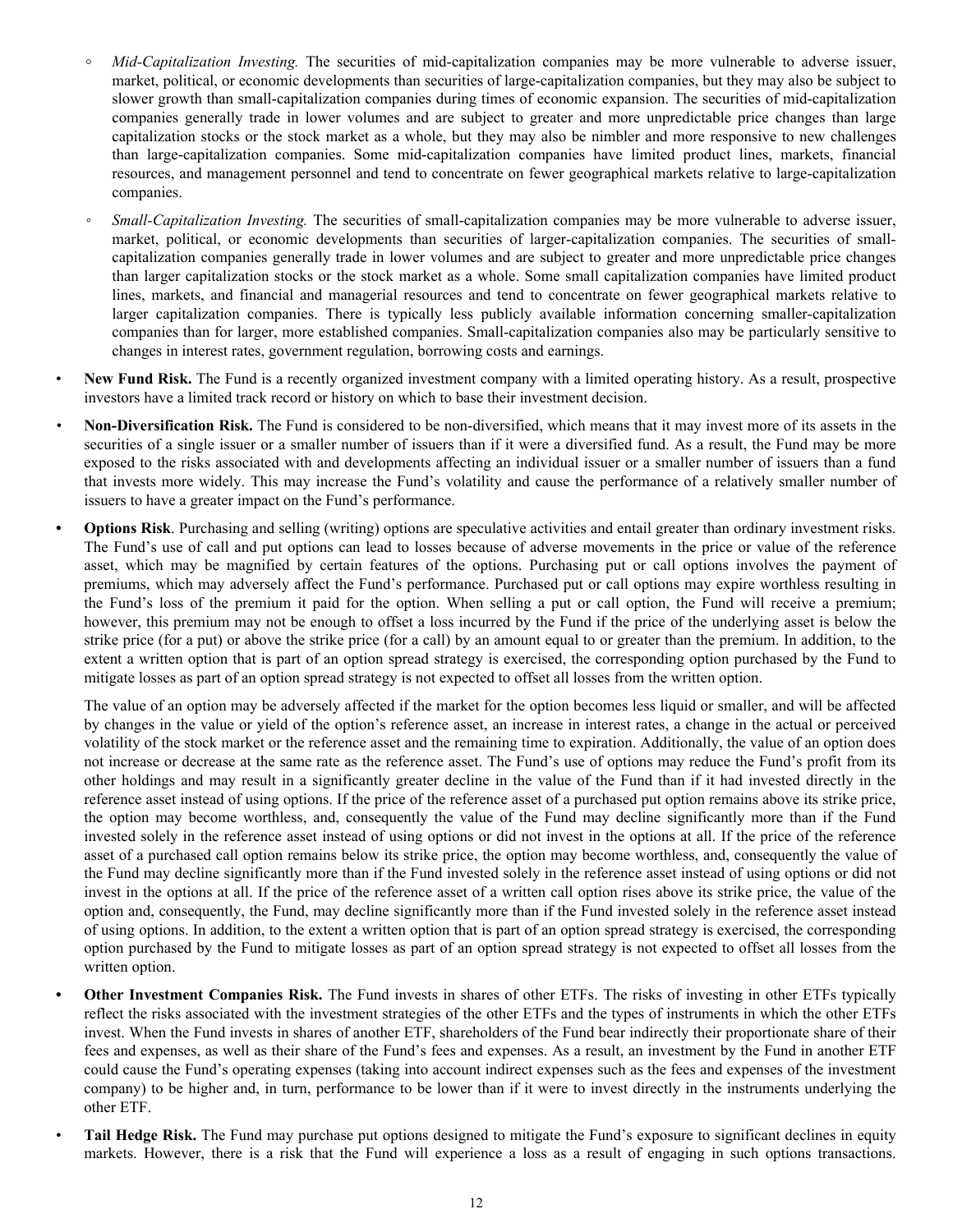<span id="page-12-0"></span>Moreover, there can be no assurance that the tail hedge will be successful in protecting against all or any declines in the value of the Fund's portfolio because the amount of protection provided by the put options purchased by the Fund and the price of such protection will be dictated by prevailing market sentiment at the time the tail hedge is triggered. Additionally, the tail hedge will not protect against declines in the value of the Fund's portfolio where such declines are based on factors other than general stock market fluctuations.

**• Tax Risk.** The Fund expects to generate premiums from its sale of options. These premiums typically will result in short-term capital gains for federal income tax purposes. In addition, equity securities that are hedged with put options may not be eligible for long-term capital gains tax treatment. The Fund is not designed for investors seeking a tax efficient investment.

# **PORTFOLIO HOLDINGS INFORMATION**

Information about the Fund's daily portfolio holdings is available at www.aptusetfs.com/idme/. A complete description of the Fund's policies and procedures with respect to the disclosure of the Fund's portfolio holdings is available in the Fund's Statement of Additional Information ("SAI").

# **MANAGEMENT**

#### **Investment Adviser**

Aptus serves as the Fund's investment adviser and has overall responsibility for the general management and administration of the Fund. Aptus is a registered investment adviser with offices located at 265 Young Street, Fairhope, Alabama 36532. Aptus provides investment advisory services to separately managed accounts, as well as the Fund. Aptus also arranges for transfer agency, custody, fund administration, and all other related services necessary for the Fund to operate.

For the services it provides to the Fund, the Fund pays the Adviser a unified management fee, which is calculated daily and paid monthly, at an annual rate based on the applicable Fund's average daily net assets as set forth in the table below.

| Name                                                          | : нее   |  |
|---------------------------------------------------------------|---------|--|
| √und                                                          | Managam |  |
| -01                                                           | ement   |  |
| <b>ETF</b><br>International<br>)rawdown<br>Managec<br>. Fautv | 500/    |  |

Under the Investment Advisory Agreement, the Adviser has agreed to pay all expenses of the Fund except for the fee paid to the Adviser pursuant to the Investment Advisory Agreement, interest charges on any borrowings, taxes, brokerage commissions and other expenses incurred in placing orders for the purchase and sale of securities and other investment instruments, acquired fund fees and expenses, accrued deferred tax liability, extraordinary expenses, and distribution fees and expenses paid by the Trust under any distribution plan adopted pursuant to Rule 12b-1 under the 1940 Act.

The basis for the Board of Trustees' approval of the Fund's Investment Advisory Agreement will be available in the Fund's first Semi-Annual or Annual Report to Shareholders.

# **Portfolio Managers**

JD Gardner, John Luke Tyner, David Wagner, Beckham Wyrick, Brad Rapking, and Mark Callahan are jointly and primarily responsible for the day-to-day management of the Fund.

JD Gardner, CFA, CMT, is the Managing Member and Chief Investment Officer at Aptus and has been with Aptus since founding the firm in 2013. Prior to Aptus, Mr. Gardner was a research analyst at Cornerstone Investment Management and an Associated Person for a commodity trading advisor. Mr. Gardner previously held roles in wealth and asset management for UBS and Morgan Stanley.

John Luke Tyner is a Portfolio Manager and analyst at Aptus and he has been with Aptus since 2019. Mr. Tyner has been focused on custom research, and he was heavily involved in developing the Fund's strategy. In addition, he also builds and maintains asset allocation models for individual investors in separately managed accounts. Mr. Tyner is CFA Charterholder. Prior to joining Aptus, Mr. Tyner worked in Industrial Sales at Duncan-Williams, Inc. since 2015. He earned a B.A. in Accounting from the University of Memphis and was a member of the golf team.

David Wagner III, CFA, is a Portfolio Manager and Analyst at Aptus, and he joined the firm in 2020. Mr. Wagner is responsible for portfolio construction, risk management, and buy/sell decisions. Additionally, he is responsible for implementation of the investment philosophy and idea generation, as well as the evaluation of macro-level trends and the market environment. Mr. Wagner began his career at Opus Capital Management in 2013 as an equity research analyst. He was most recently employed by Driehaus Capital Management as an Assistant Portfolio Manager where he was responsible for conducting research and analysis for various small and microcap strategies. Mr. Wagner is a CFA charterholder and a member of the CFA Society of Cincinnati. He earned his BS in Accounting and BBA in Finance from the University of Kentucky. He also earned his MBA specialized in Finance from Xavier University in Cincinnati, Ohio.

Beckham Wyrick is a Portfolio Manager and the Chief Compliance Officer at Aptus and has been with Aptus since 2016. Mr. Wyrick has been focused on custom research, and is part of the equity research and security selection team for the Aptus ETFs. In addition, he also builds and maintains asset allocation models for individual investors in separately managed accounts. Mr. Wyrick is a CFA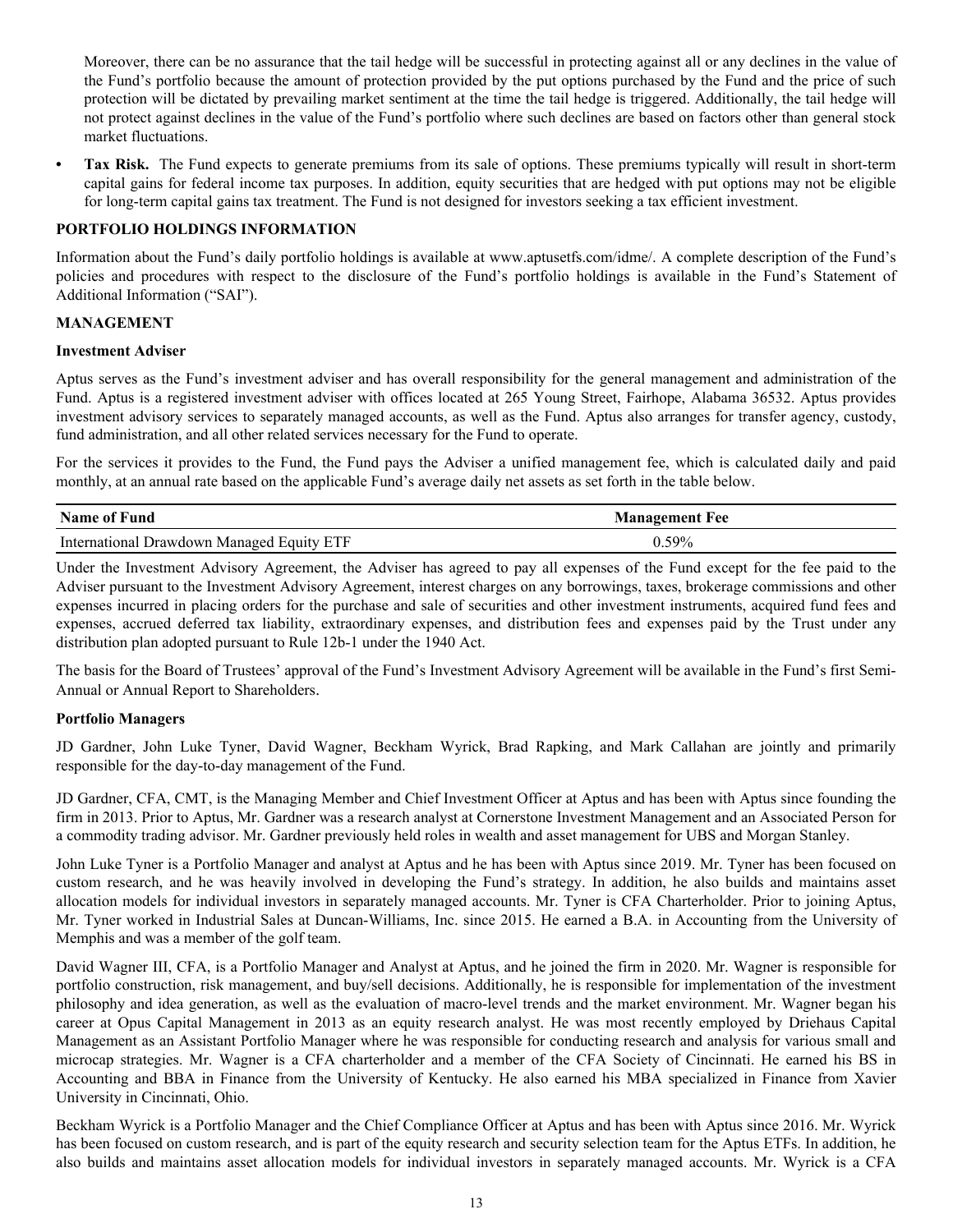<span id="page-13-0"></span>Charterholder and a member of the CFA Institute and CFA Society of Alabama. Prior to joining Aptus, Mr. Wyrick enjoyed a 9 year career as a professional basketball player in Germany. He earned a B.A. in Finance from the University of North Carolina at Wilmington.

Brad Rapking, CFA, is a Portfolio Manager and Analyst at Aptus and joined the firm in 2020. Mr. Rapking is focused on portfolio construction, fundamental research, idea generation and buy/sell decisions. Mr. Rapking graduated from Xavier University in 2015 with a BSBA in Finance. Mr. Rapking is a CFA Charterholder and a member of the CFA Institute and CFA Society of Alabama. Prior to joining Aptus, Mr. Rapking was an Equity Analyst for the Driehaus Capital Value Equities team responsible for fundamental research and idea generation in the Small Cap Value, Micro Cap Value, and International Small Cap Value strategies. Mr. Rapking has more than five years of experience in institutional equity research, trading and operations.

Mark Callahan is a Portfolio Manager and the Head of Trading at Aptus and has been with Aptus since 2019. Mr. Callahan has been focused on derivative management, timing, hedging, and trading. Prior to joining Aptus, Mr. Callahan enjoyed a nearly 12-year career on the Sell-Side as an Institutional Equity and Derivatives Trader, as well as a Transition Manager. Mr. Callahan holds a BBA in Finance from the University of Oklahoma, and a MSc. of Real Estate from the University of Texas at Arlington.

The Fund's SAI provides additional information about the Portfolio Managers' compensation structure, other accounts managed by the Portfolio Managers, and the Portfolio Managers' ownership of Shares.

# **HOW TO BUY AND SELL SHARES**

The Fund issues and redeems Shares at NAV only in Creation Units. Only APs may acquire Shares directly from the Fund, and only APs may tender their Shares for redemption directly to the Fund, at NAV. APs must be a member or participant of a clearing agency registered with the SEC and must execute a Participant Agreement that has been agreed to by the Distributor (defined below), and that has been accepted by the Fund's transfer agent, with respect to purchases and redemptions of Creation Units. Once created, Shares trade in the secondary market in quantities less than a Creation Unit.

Most investors buy and sell Shares in secondary market transactions through brokers. Shares are listed for trading on the secondary market on the Exchange and can be bought and sold throughout the trading day like other publicly traded securities.

When buying or selling Shares through a broker, you will incur customary brokerage commissions and charges, and you may pay some or all of the bid-ask spread on your transactions. In addition, because secondary market transactions occur at market prices, you may pay more than NAV when you buy Shares, and receive less than NAV when you sell those Shares.

# **Book Entry**

Shares are held in book-entry form, which means that no stock certificates are issued. The Depository Trust Company ("DTC") or its nominee is the record owner of all outstanding Shares.

Investors owning Shares are beneficial owners as shown on the records of DTC or its participants. DTC serves as the securities depository for all Shares. DTC's participants include securities brokers and dealers, banks, trust companies, clearing corporations and other institutions that directly or indirectly maintain a custodial relationship with DTC. As a beneficial owner of Shares, you are not entitled to receive physical delivery of stock certificates or to have Shares registered in your name, and you are not considered a registered owner of Shares. Therefore, to exercise any right as an owner of Shares, you must rely upon the procedures of DTC and its participants. These procedures are the same as those that apply to any other securities that you hold in book entry or "street name" through your brokerage account.

# **Frequent Purchases and Redemptions of Shares**

The Fund imposes no restrictions on the frequency of purchases and redemptions of Shares. In determining not to approve a written, established policy, the Board evaluated the risks of market timing activities by Fund shareholders. Purchases and redemptions by APs, who are the only parties that may purchase or redeem Shares directly with the Fund, are an essential part of the ETF process and help keep Share trading prices in line with NAV. As such, the Fund accommodates frequent purchases and redemptions by APs. However, the Board has also determined that frequent purchases and redemptions for cash may increase tracking error and portfolio transaction costs and may lead to the realization of capital gains. To minimize these potential consequences of frequent purchases and redemptions, the Fund employs fair value pricing and may impose transaction fees on purchases and redemptions of Creation Units to cover the custodial and other costs incurred by the Fund in effecting trades. In addition, the Fund and the Adviser reserve the right to reject any purchase order at any time.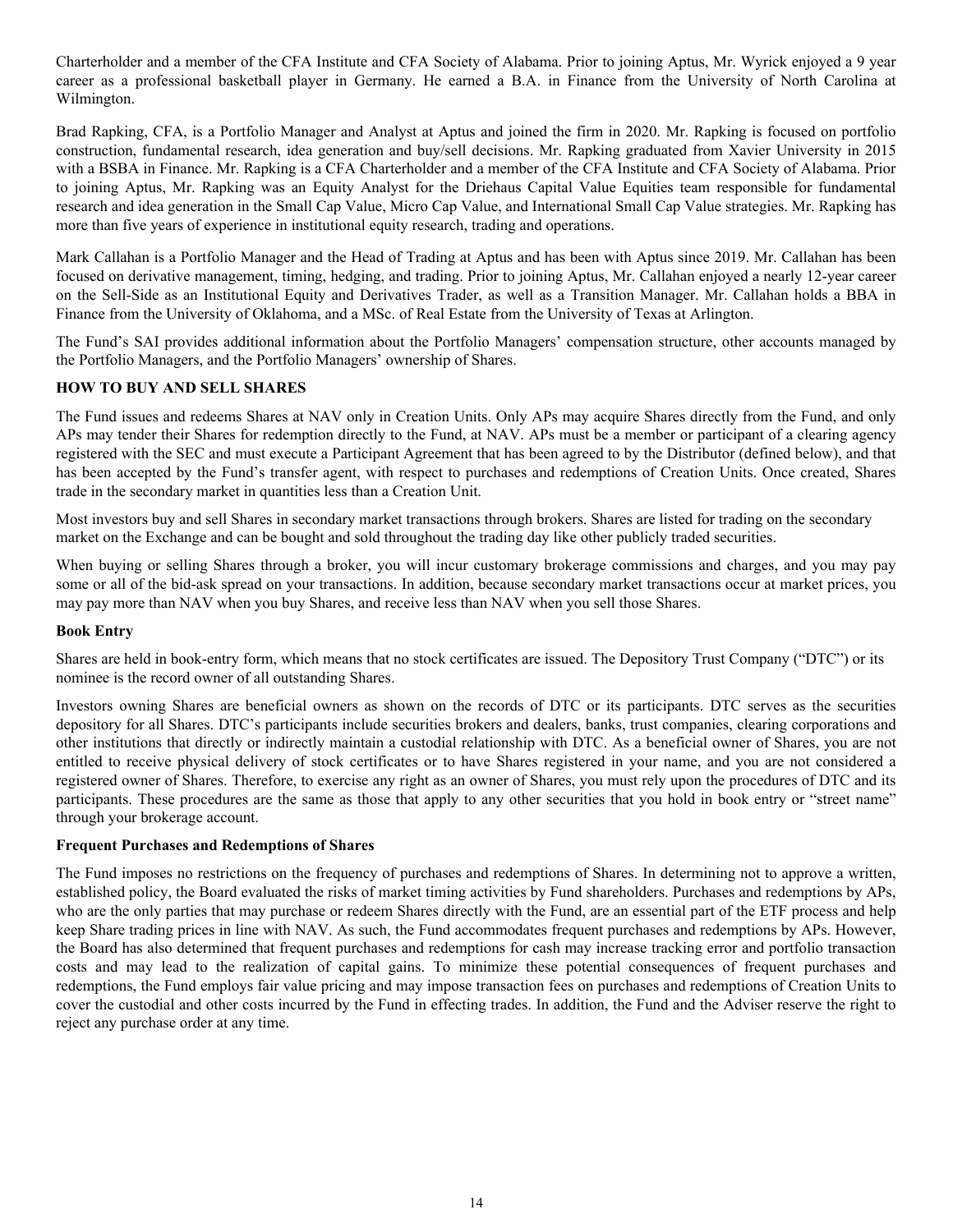#### <span id="page-14-0"></span>**Determination of NAV**

The Fund's NAV is calculated as of the scheduled close of regular trading on the New York Stock Exchange ("NYSE"), generally 4:00 p.m. Eastern time, each day the NYSE is open for business. The NAV is calculated by dividing the Fund's net assets by its Shares outstanding.

In calculating its NAV, each Fund generally values its assets on the basis of market quotations, last sale prices, or estimates of value furnished by a pricing service or brokers who make markets in such instruments. In particular, each Fund generally values equity securities traded on any recognized U.S. or non-U.S. exchange at the last sale price or official closing price on the exchange or system on which they are principally traded. If such information is not available for a security held by a Fund or is determined to be unreliable, the security will be valued at fair value estimates under guidelines established by the Board (as described below).

## **Fair Value Pricing**

The Board has adopted procedures and methodologies to fair value Fund securities whose market prices are not "readily available" or are deemed to be unreliable. For example, such circumstances may arise when: (i) a security has been de-listed or has had its trading halted or suspended; (ii) a security's primary pricing source is unable or unwilling to provide a price; (iii) a security's primary trading market is closed during regular market hours; or (iv) a security's value is materially affected by events occurring after the close of the security's primary trading market. Generally, when fair valuing a security, the Fund will take into account all reasonably available information that may be relevant to a particular valuation including, but not limited to, fundamental analytical data regarding the issuer, information relating to the issuer's business, recent trades or offers of the security, general and/or specific market conditions and the specific facts giving rise to the need to fair value the security. Fair value determinations are made in good faith and in accordance with the fair value methodologies included in the Board-adopted valuation procedures. Due to the subjective and variable nature of fair value pricing, there can be no assurance that the Adviser will be able to obtain the fair value assigned to the security upon the sale of such security.

#### **Investments by Registered Investment Companies**

Section 12(d)(1) of the 1940 Act restricts investments by registered investment companies in the securities of other investment companies, including Shares. Although the SEC has granted an exemptive order to the Trust and adopted a rule under the 1940 Act permitting registered investment companies that enter into an agreement with the Trust ("Investing Funds") to invest in series of the Trust beyond the limits of Section  $12(d)(1)$ , subject to certain terms and conditions, such exemptive or regulatory relief is not applicable to the Fund. Accordingly, Investing Funds must adhere to the limits set forth in Section  $12(d)(1)$  when investing in the Fund.

#### **Delivery of Shareholder Documents – Householding**

Householding is an option available to certain investors of the Fund. Householding is a method of delivery, based on the preference of the individual investor, in which a single copy of certain shareholder documents can be delivered to investors who share the same address, even if their accounts are registered under different names. Householding for the Fund is available through certain brokerdealers. If you are interested in enrolling in householding and receiving a single copy of prospectuses and other shareholder documents, please contact your broker-dealer. If you are currently enrolled in householding and wish to change your householding status, please contact your broker-dealer.

#### **DIVIDENDS, DISTRIBUTIONS, AND TAXES**

#### **Dividends and Distributions**

The Fund intends to pay out dividends, if any, and distribute any net realized capital gains to its shareholders at least annually. The Fund will declare and pay capital gain distributions, if any, in cash. Distributions in cash may be reinvested automatically in additional whole Shares only if the broker through whom you purchased Shares makes such option available. Your broker is responsible for distributing the income and capital gain distributions to you.

#### **Taxes**

The following discussion is a summary of some important U.S. federal income tax considerations generally applicable to investments in the Fund. Your investment in the Fund may have other tax implications. Please consult your tax advisor about the tax consequences of an investment in Shares, including the possible application of foreign, state, and local tax laws.

The Fund intends to elect and qualify each year for treatment as a regulated investment company ("RIC") under the Code. If it meets certain minimum distribution requirements, a RIC is not subject to tax at the fund level on income and gains from investments that are timely distributed to shareholders. However, the Fund's failure to qualify as a RIC or to meet minimum distribution requirements would result (if certain relief provisions were not available) in fund-level taxation and, consequently, a reduction in income available for distribution to shareholders.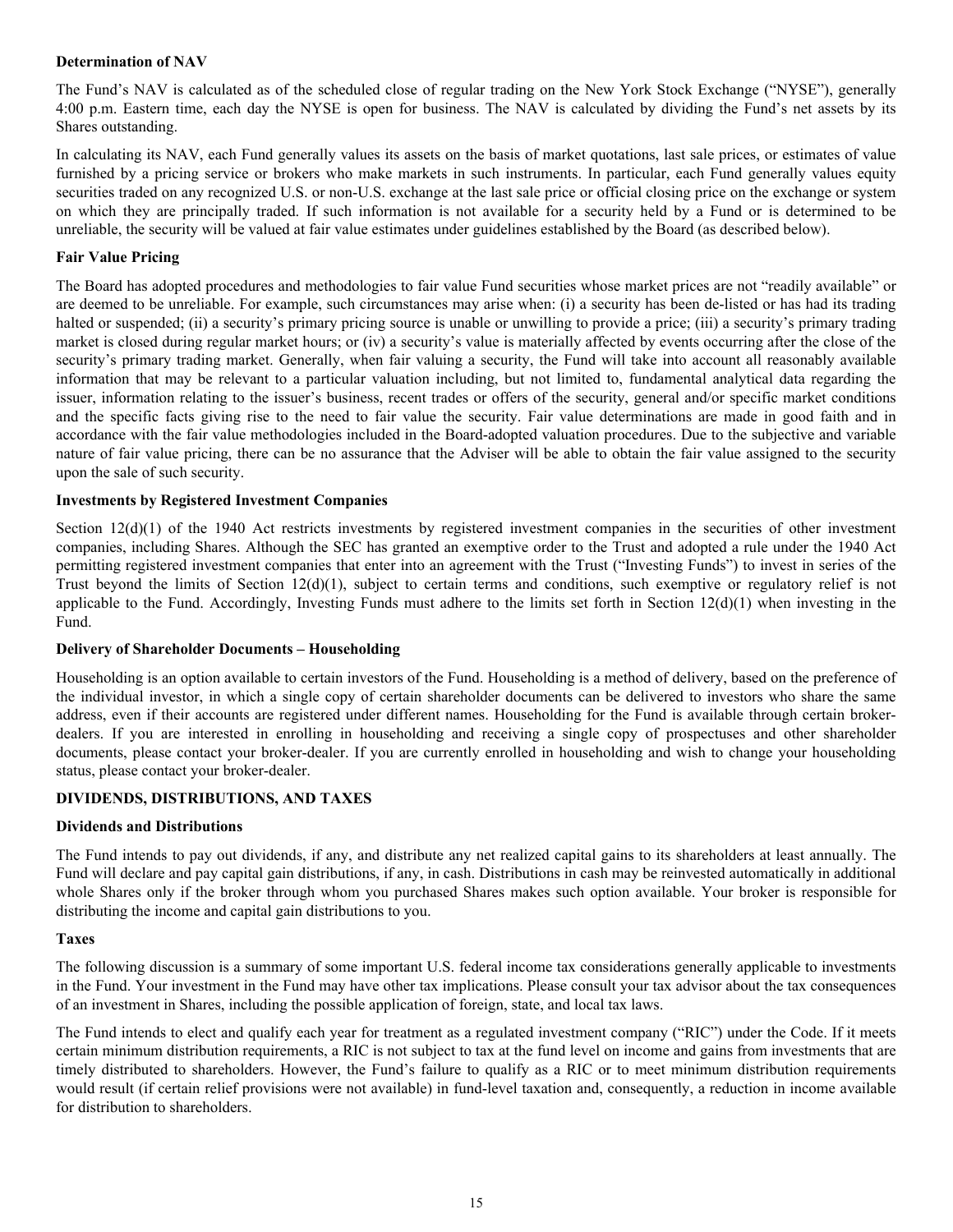Unless your investment in Shares is made through a tax-exempt entity or tax-advantaged account, such as an IRA plan, you need to be aware of the possible tax consequences when the Fund makes distributions, when you sell your Shares listed on the Exchange; and when you purchase or redeem Creation Units (APs only).

# **Taxes on Distributions**

The Fund intends to distribute, at least annually, substantially all of its net investment income and net capital gains. For federal income tax purposes, distributions of investment income are generally taxable as ordinary income or qualified dividend income. Taxes on distributions of capital gains (if any) are determined by how long the Fund owned the investments that generated them, rather than how long a shareholder has owned his or her Shares. Sales of assets held by the Fund for more than one year generally result in longterm capital gains and losses, and sales of assets held by the Fund for one year or less generally result in short-term capital gains and losses. Distributions of the Fund's net capital gain (the excess of net long-term capital gains over net short-term capital losses) that are reported by the Fund as capital gain dividends ("Capital Gain Dividends") will be taxable as long-term capital gains, which for noncorporate shareholders are subject to tax at reduced rates of up to 20% (lower rates apply to individuals in lower tax brackets). Distributions of short-term capital gain will generally be taxable as ordinary income. Dividends and distributions are generally taxable to you whether you receive them in cash or reinvest them in additional Shares.

Distributions reported by the Fund as "qualified dividend income" are generally taxed to non-corporate shareholders at rates applicable to long-term capital gains, provided holding period and other requirements are met. "Qualified dividend income" generally is income derived from dividends paid by U.S. corporations or certain foreign corporations that are either incorporated in a U.S. possession or eligible for tax benefits under certain U.S. income tax treaties. In addition, dividends that the Fund received in respect of stock of certain foreign corporations may be qualified dividend income if that stock is readily tradable on an established U.S. securities market. Dividends received by a Fund from an ETF or underlying fund taxable as a RIC may be treated as qualified dividend income generally only to the extent so reported by such ETF or underlying fund. Corporate shareholders may be entitled to a dividends received deduction for the portion of dividends they receive from a Fund that are attributable to dividends received by the Fund from U.S. corporations, subject to certain limitations.

Shortly after the close of each calendar year, you will be informed of the amount and character of any distributions received from the Fund.

U.S. individuals with income exceeding specified thresholds are subject to a 3.8% tax on all or a portion of their "net investment income," which includes interest, dividends, and certain capital gains (generally including capital gains distributions and capital gains realized on the sale of Shares). This 3.8% tax also applies to all or a portion of the undistributed net investment income of certain shareholders that are estates and trusts.

In general, your distributions are subject to federal income tax for the year in which they are paid. Certain distributions paid in January, however, may be treated as paid on December 31 of the prior year. Distributions are generally taxable even if they are paid from income or gains earned by the Fund before your investment (and thus were included in the Shares' NAV when you purchased your Shares).

You may wish to avoid investing in the Fund shortly before a dividend or other distribution, because such a distribution will generally be taxable even though it may economically represent a return of a portion of your investment.

If the Fund's distributions exceed its earnings and profits, all or a portion of the distributions made for a taxable year may be recharacterized as a return of capital to shareholders. A return of capital distribution will generally not be taxable, but will reduce each shareholder's cost basis in Shares and result in a higher capital gain or lower capital loss when the Shares are sold. After a shareholder's basis in Shares has been reduced to zero, distributions in excess of earnings and profits in respect of those Shares will be treated as gain from the sale of the Shares.

If you are neither a resident nor a citizen of the United States or if you are a foreign entity, distributions (other than Capital Gain Dividends) paid to you by the Fund will generally be subject to a U.S. withholding tax at the rate of 30%, unless a lower treaty rate applies. Gains from the sale or other disposition of your Shares generally are not subject to U.S. taxation, unless you are a nonresident alien individual who is physically present in the U.S. for 183 days or more per year. The Fund may, under certain circumstances, report all or a portion of a dividend as an "interest-related dividend" or a "short-term capital gain dividend," which would generally be exempt from this 30% U.S. withholding tax, provided certain other requirements are met. Different tax consequences may result if you are a foreign shareholder engaged in a trade or business within the United States or if a tax treaty applies.

Under legislation generally known as "FATCA" (the Foreign Account Tax Compliance Act), the Fund is required to withhold 30% of certain ordinary dividends it pays to shareholders that are foreign entities and that fail to meet prescribed information reporting or certification requirements.

The Fund (or a financial intermediary, such as a broker, through which a shareholder owns Shares) generally is required to withhold and remit to the U.S. Treasury a percentage of the taxable distributions and sale or redemption proceeds paid to any shareholder who fails to properly furnish a correct taxpayer identification number, who has underreported dividend or interest income, or who fails to certify that he, she or it is not subject to such withholding.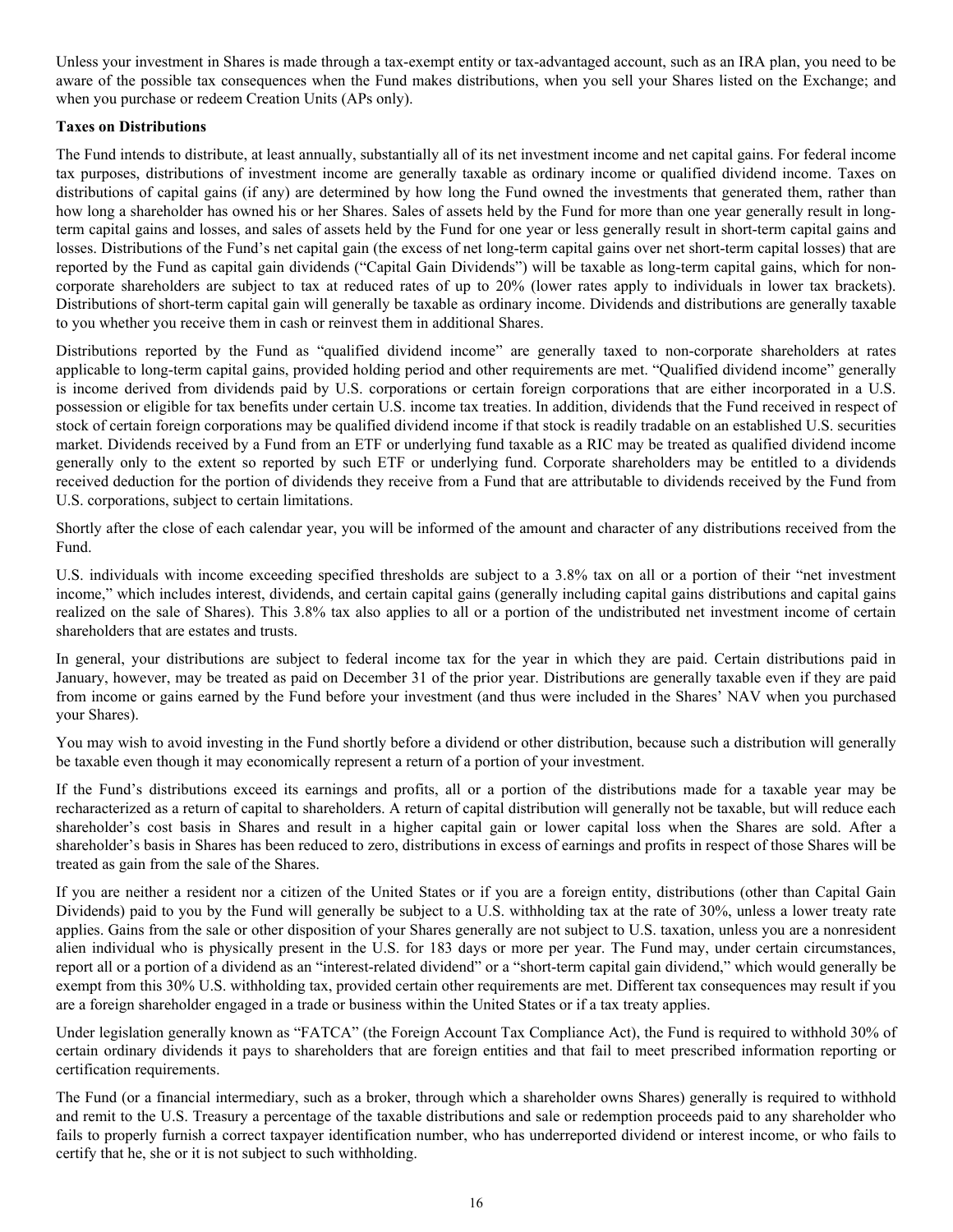## <span id="page-16-0"></span>**Taxes When Shares are Sold on the Exchange**

Any capital gain or loss realized upon a sale of Shares generally is treated as a long-term capital gain or loss if Shares have been held for more than one year and as a short-term capital gain or loss if Shares have been held for one year or less. However, any capital loss on a sale of Shares held for six months or less is treated as long-term capital loss to the extent of Capital Gain Dividends paid with respect to such Shares. Any loss realized on a sale will be disallowed to the extent Shares of the Fund are acquired, including through reinvestment of dividends, within a 61-day period beginning 30 days before and ending 30 days after the disposition of Shares. The ability to deduct capital losses may be limited.

The cost basis of Shares of the Fund acquired by purchase will generally be based on the amount paid for the Shares and then may be subsequently adjusted for other applicable transactions as required by the Code. The difference between the selling price and the cost basis of Shares generally determines the amount of the capital gain or loss realized on the sale or exchange of Shares. Contact the broker through whom you purchased your Shares to obtain information with respect to the available cost basis reporting methods and elections for your account.

# **Taxes on Purchases and Redemptions of Creation Units**

An AP having the U.S. dollar as its functional currency for U.S. federal income tax purposes who exchanges securities for Creation Units generally recognizes a gain or a loss. The gain or loss will be equal to the difference between the value of the Creation Units at the time of the exchange and the exchanging AP's aggregate basis in the securities delivered, plus the amount of any cash paid for the Creation Units. An AP who exchanges Creation Units for securities will generally recognize a gain or loss equal to the difference between the exchanging AP's basis in the Creation Units and the aggregate U.S. dollar market value of the securities received, plus any cash received for such Creation Units. The Internal Revenue Service may assert, however, that a loss that is realized upon an exchange of securities for Creation Units may not be currently deducted under the rules governing "wash sales" (for an AP who does not mark-to-market their holdings), or on the basis that there has been no significant change in economic position. APs exchanging securities should consult their own tax advisor with respect to whether wash sale rules apply and when a loss might be deductible.

Any capital gain or loss realized upon redemption of Creation Units is generally treated as long-term capital gain or loss if Shares have been held for more than one year and as a short-term capital gain or loss if Shares have been held for one year or less.

The Fund may include a payment of cash in addition to, or in place of, the delivery of a basket of securities upon the redemption of Creation Units. The Fund may sell portfolio securities to obtain the cash needed to distribute redemption proceeds. This may cause the Fund to recognize investment income and/or capital gains or losses that it might not have recognized if it had completely satisfied the redemption in-kind. As a result, the Fund may be less tax efficient if it includes such a cash payment in the proceeds paid upon the redemption of Creation Units.

# **Foreign Taxes**

To the extent the Fund invests in foreign securities, it may be subject to foreign withholding taxes with respect to dividends or interest the Fund received from sources in foreign countries.

*The foregoing discussion summarizes some of the possible consequences under current federal tax law of an investment in the Fund. It*  is not a substitute for personal tax advice. You also may be subject to state and local tax on Fund distributions and sales of Shares. *Consult your personal tax advisor about the potential tax consequences of an investment in Shares under all applicable tax laws. For more information, please see the section entitled "Federal Income Taxes" in the SAI.*

# **DISTRIBUTION**

The Distributor, Quasar Distributors, LLC, is a broker-dealer registered with the SEC. The Distributor distributes Creation Units for the Fund on an agency basis and does not maintain a secondary market in Shares. The Distributor has no role in determining the policies of the Fund or the securities that are purchased or sold by the Fund. The Distributor's principal address is 111 East Kilbourn Avenue, Suite 2200, Milwaukee, Wisconsin 53202.

The Board has adopted a Distribution and Service Plan (the "Plan") pursuant to Rule 12b-1 under the 1940 Act. In accordance with the Plan, the Fund is authorized to pay an amount up to 0.25% of its average daily net assets each year for certain distribution-related activities and shareholder services.

No Rule 12b-1 fees are currently paid by the Fund, and there are no plans to impose these fees. However, in the event Rule 12b-1 fees are charged in the future, because the fees are paid out of the Fund's assets, over time these fees will increase the cost of your investment and may cost you more than certain other types of sales charges.

# **PREMIUM/DISCOUNT INFORMATION**

After the Fund's first quarter of operations, information regarding how often Shares traded on the Exchange at a price above (*i.e.*, at a premium) or below (*i.e.*, at a discount) the NAV of the Fund will be available, free of charge, on the Fund's website at www.aptusetfs.com/idme/.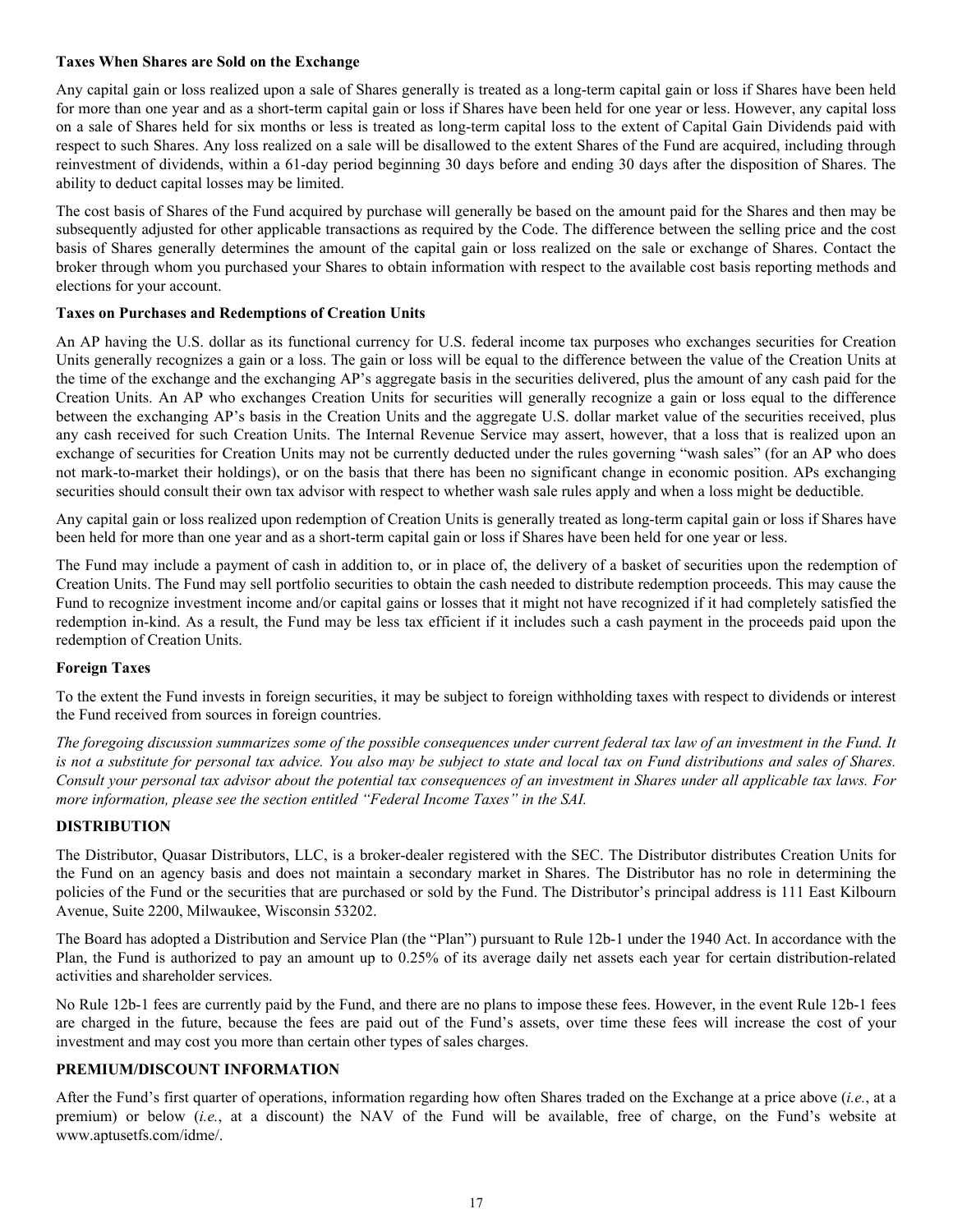#### <span id="page-17-0"></span>**ADDITIONAL NOTICES**

Shares are not sponsored, endorsed, or promoted by the Exchange. The Exchange is not responsible for, nor has it participated in the determination of, the timing, prices, or quantities of Shares to be issued, nor in the determination or calculation of the equation by which Shares are redeemable. The Exchange has no obligation or liability to owners of Shares in connection with the administration, marketing, or trading of Shares.

Without limiting any of the foregoing, in no event shall the Exchange have any liability for any lost profits or indirect, punitive, special, or consequential damages even if notified of the possibility thereof.

The Adviser and the Fund make no representation or warranty, express or implied, to the owners of Shares or any member of the public regarding the advisability of investing in securities generally or in the Fund particularly.

# **FINANCIAL HIGHLIGHTS**

The Fund has not commenced operations prior to the date of this Prospectus and therefore does not have financial information.